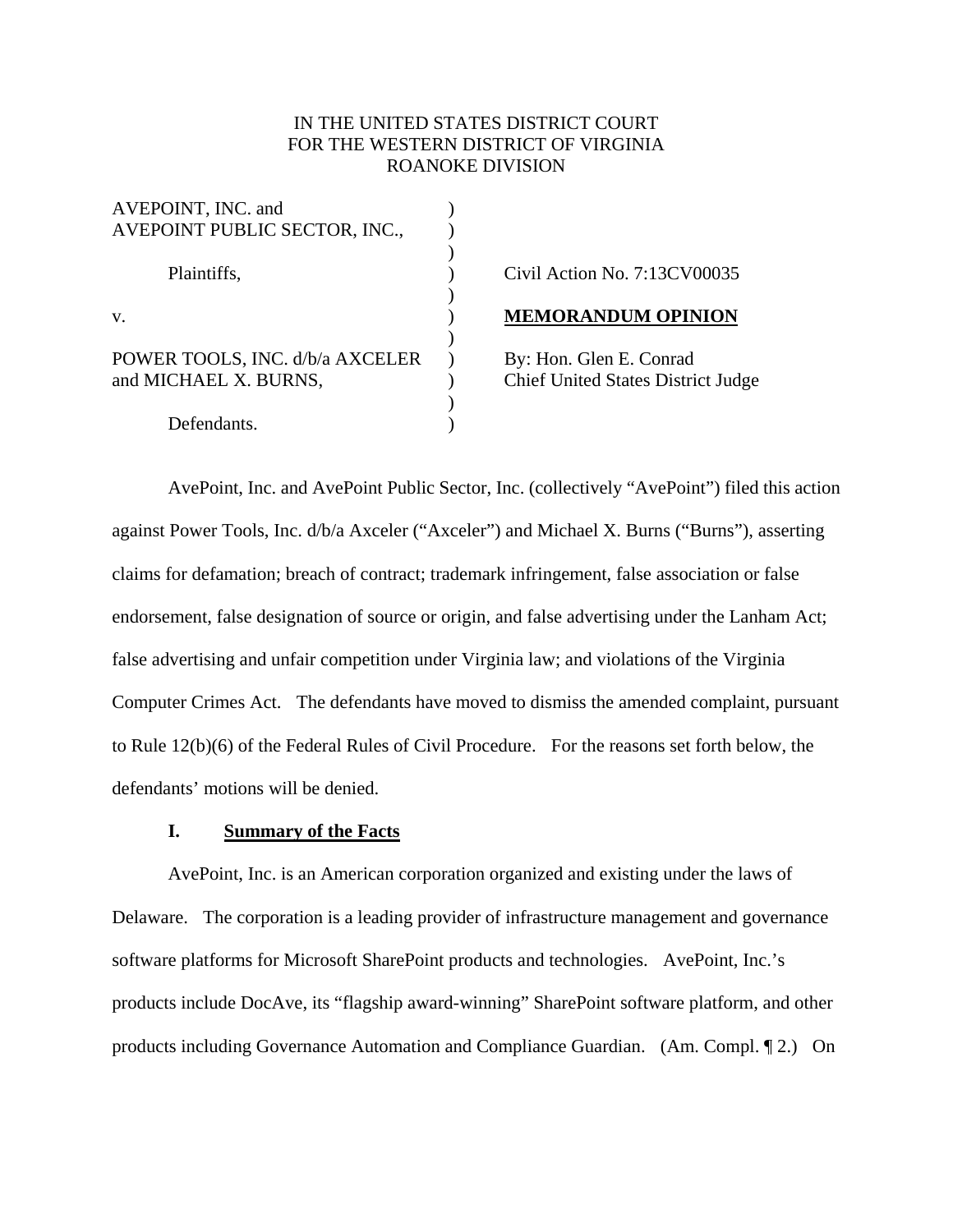February 26, 2008, the corporation obtained a certificate of registration from the United States Patent and Trademark Office for the word mark "AvePoint."

 AvePoint Public Sector, Inc. is an American corporation organized and existing under the laws of Virginia, with its principal place of business in Virginia. The corporation is a wholly owned subsidiary of AvePoint, Inc., which works extensively with customers in every branch of the United States Armed Forces, federal civilian and intelligence agencies, and state and local governments to provide infrastructure management solutions for Microsoft SharePoint products and technologies.

 Defendant Axceler, a Delaware corporation headquartered in Massachusetts, is one of AvePoint's primary competitors. Axceler offers competing software for Microsoft SharePoint products and technologies. Defendant Burns is Axceler's Regional Vice President of Sales for Western North America.

 In the instant action, AvePoint alleges that Axceler and its agents, including Burns, have engaged in a campaign of making false, defamatory, and deceptive claims and statements regarding AvePoint and its products and services, both in online networking services such as Twitter,<sup>1</sup> and in direct communications with customers and prospective customers. Specifically, AvePoint alleges that Axceler and Burns have attempted to confuse customers into falsely believing: (1) that AvePoint is a Chinese company rather than an American company; (2) that AvePoint's software is not made, developed, or supported in the United States; (3) that AvePoint's software is maintained in India; (4) that Axceler's ControlPoint software is "Microsoft recommended" over AvePoint's DocAve software; (5) that AvePoint's customers are "dumping out of 3 year deals in year 2 to buy Axceler's ControlPoint"; and (6) that Axceler uses its

<sup>&</sup>lt;sup>1</sup> Twitter is a social networking site that enables its users to "tweet" (i.e. send a message) to the users' followers.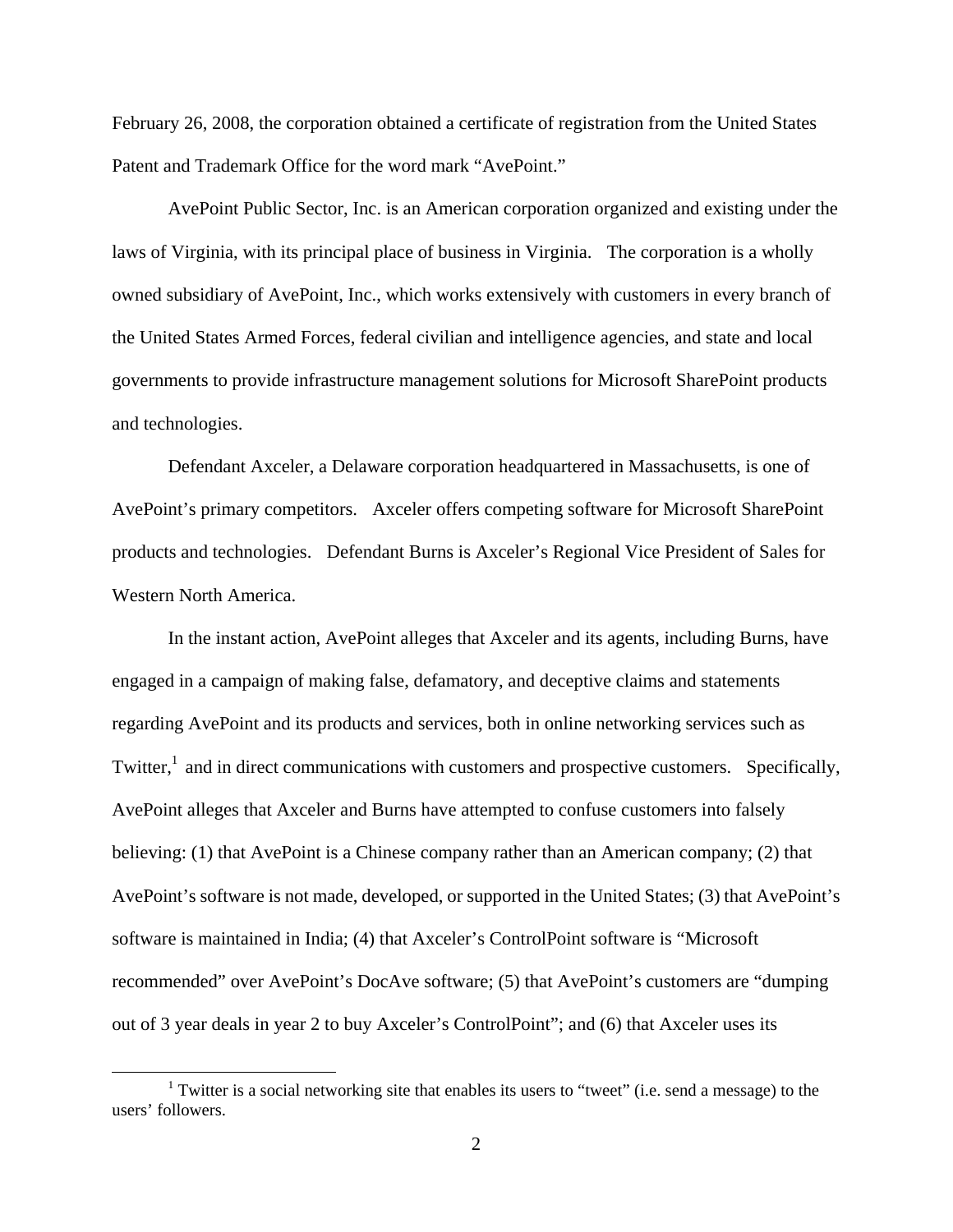maintenance revenue to improve its customers' existing products, whereas AvePoint uses its maintenance revenue to develop new products to which its customers have no access. (Am. Compl. ¶ 18.) AvePoint alleges that these statements are false, defamatory, deceptive, and likely to confuse consumers, and that they were designed to influence customers to do business with Axceler instead of AvePoint.

 AvePoint further alleges that, to perpetuate the false marketing campaign against AvePoint and to create consumer confusion, Axceler and Burns created an account on LinkedIn<sup>2</sup> for a fictitious AvePoint representative named Jim Chung, using AvePoint's registered mark. AvePoint submitted a copy of Jim Chung's LinkedIn profile as an exhibit to the amended complaint. On the profile, Jim Chung is identified as a "Software Engineer at AvePoint" located in "Xinjiang, China," who has worked for AvePoint from "December 2011 – Present." (Am. Compl. Ex. I.) AvePoint emphasizes that the LinkedIn profile encourages viewers to contact Jim Chung for "business deals," "new ventures," and "consulting offers." (Id.) Because Jim Chung is identified as a current AvePoint representative, the plaintiffs allege that consumers and others in the business community have been deceived into believing that Jim Chung can be contacted regarding business deals with AvePoint, new ventures with AvePoint, and consulting related to AvePoint products and services. The plaintiffs allege that the defendants have profited from the goodwill associated with the AvePoint mark by fielding customer inquiries through the imposter account, and that they have used the account to divert business to Axceler and to otherwise cause competitive harm to AvePoint.

 AvePoint claims that evidence of actual confusion as to AvePoint's affiliation, connection, or association with Jim Chung and the fictitious account, and as to the origin or source of

 $2$  LinkedIn is a professional networking website that is utilized "for the purpose of locating, establishing, and maintaining business and customer relationships." (Am. Comp. ¶ 46.)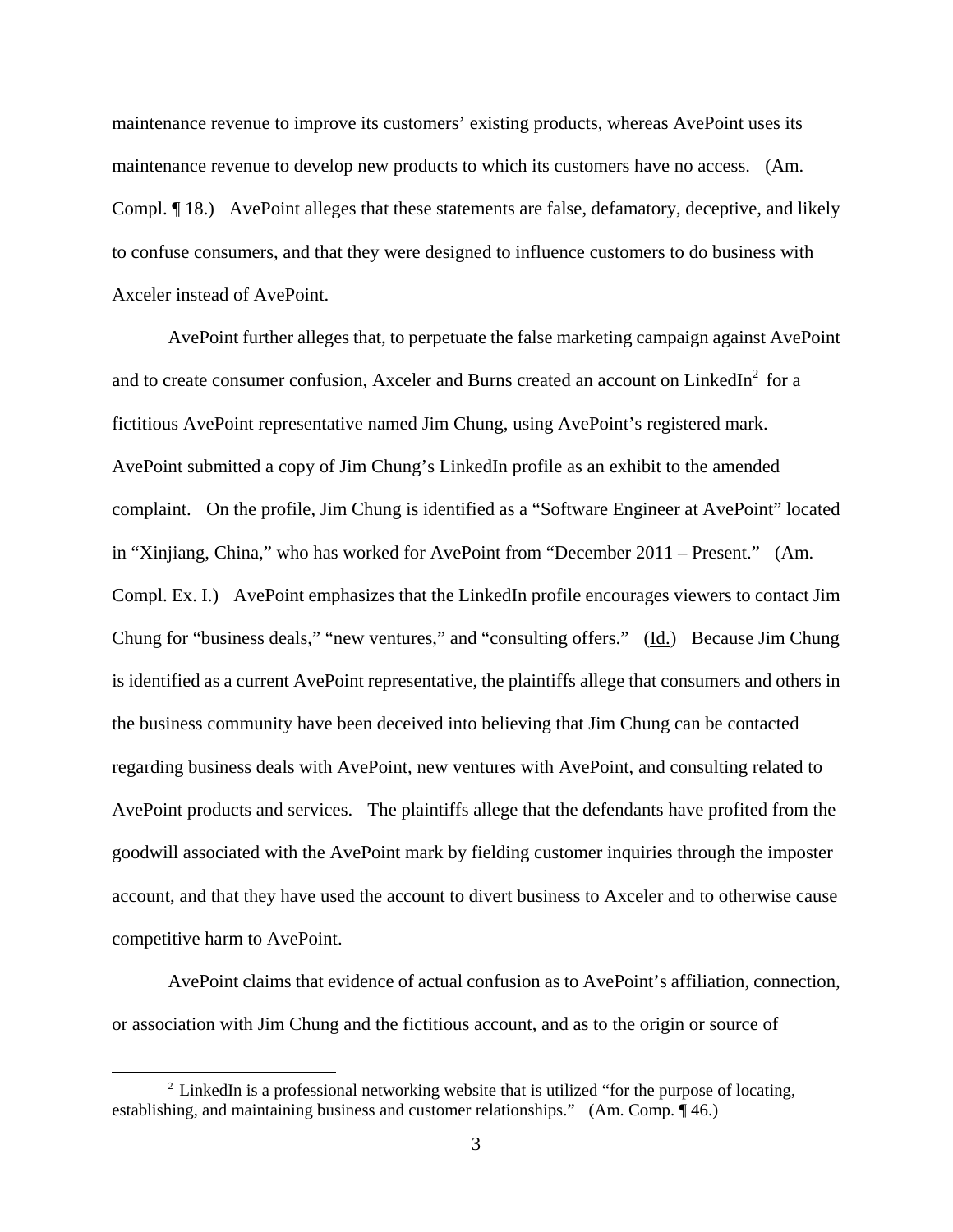commercial activities offered through the account, is reflected in Jim Chung's connection list. AvePoint alleges that because Axceler used AvePoint's mark in the profile, "AvePoint's current customers, including Nintex and Aetna[,] have been misled and deceived into believing that this is a legitimate AvePoint account." (Am. Compl. ¶ 48.) Likewise, "numerous AvePoint employees have been misled and deceived into believing that Jim Chung [is] an AvePoint colleague, and have connected to this account." (Id.)

 AvePoint further alleges that Burns was directly involved in Axceler's efforts to create the fictitious LinkedIn profile, and that he has been involved in publicizing the profile. In November of 2012, after the profile was created, Burns posted several tweets about Jim Chung on Twitter. For instance, on November 9, 2012, Burns tweeted: "#Axceler and Jim Chung are gonna rock Vegas!" (Am. Compl. ¶ 51.) On November 14, 2012, during the SharePoint conference in Las Vegas, Burns tweeted: "Just ran into jim chung from avePoint Good guy." (Id.) In response to Burns' November 9, 2012 Twitter post, Christian Buckley, Axceler's Director of Product Evangelism, tweeted: "@MICHAELBURNS Free Jimmy! #Axceler." (Id.)

 AvePoint claims that Axceler's deceptive practices reached "new heights (or lows)" on December 18, 2012, "when Axceler created a fictitious email account and profile to obtain a trial copy of AvePoint's most recent version of DocAve, DocAve 6." (Am. Compl. ¶ 54.) At 16:10:44 on that day, AvePoint received a request for a trial download of DocAve 6 from IP address 64.17.251.102, which contained the following information:

| Products:                 | 1. DocAve v6 for SharePoint 2010 |
|---------------------------|----------------------------------|
| Your Name:                | Jill Wagner                      |
| Company:                  | Kohl\'s Food Stores              |
| Email:                    | JillRWagner@dayrep.com           |
| Country:                  | <b>United States</b>             |
| Phone:                    | 435-[***-****]                   |
| Environment:              | 2010                             |
| <b>Personalized Demo:</b> | No, I don't!                     |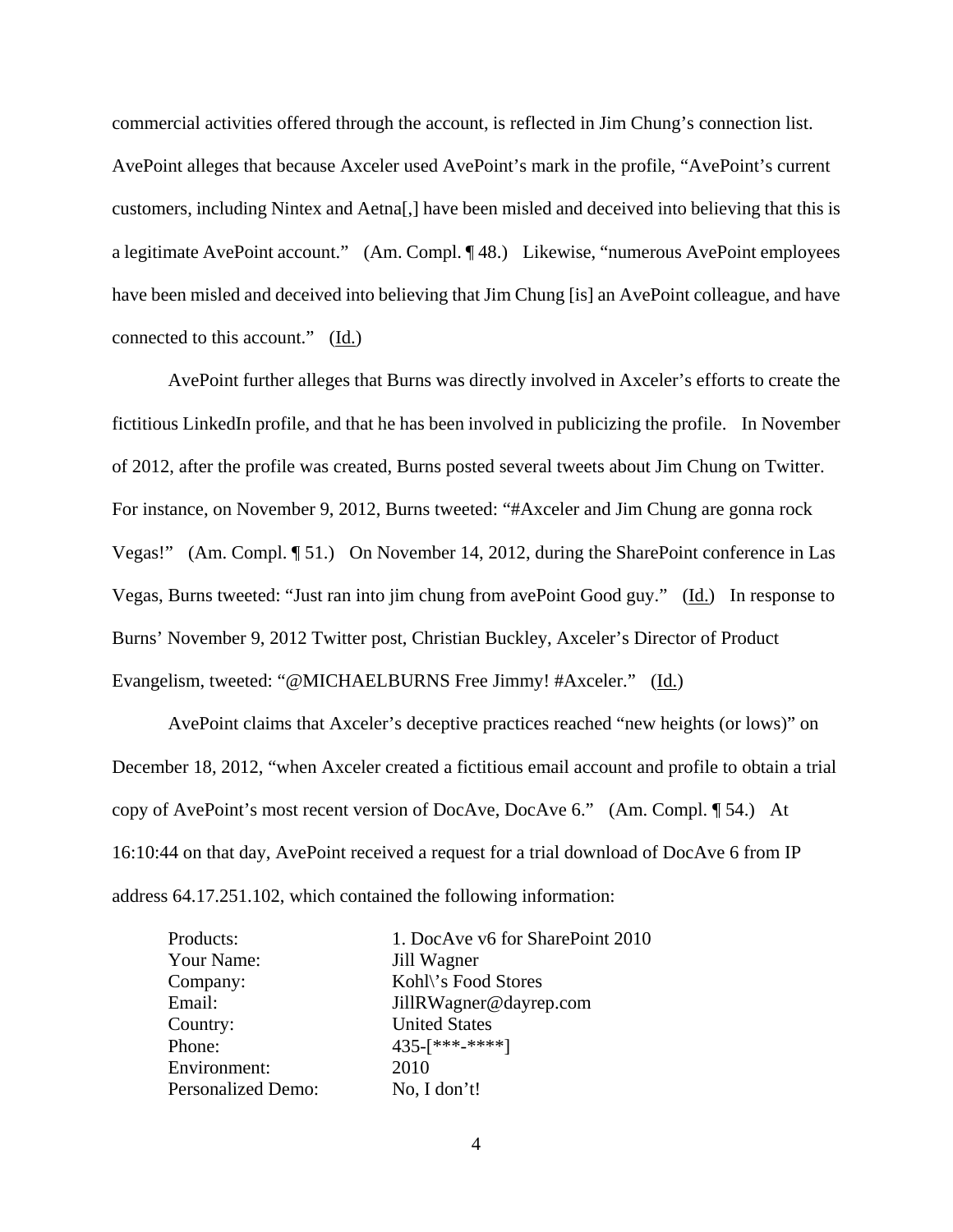Send Marketing Materials: DO NOT SEND

(Am. Compl. ¶ 54.)

AvePoint alleges that IP address 64.17.251.102 is not registered to "Jill Wagner" or to

"Kohl\'s Food Stores." Instead, "[t]he address is registered to Defendant 'POWER-TOOLS-

INC-DBA-Axceler.'" (Am. Compl. ¶ 55.) Additionally, AvePoint alleges that the email

extension "@dayrep.com" is not real, and that the email address was created using Fake Mail

Generator™. (Id.)

AvePoint claims that Axceler acquired a trial copy of DocAve 6 under false pretenses so

that it could examine AvePoint's software for competitive, commercial purposes. AvePoint

further alleges that Axceler's use of the trial version of the software was in violation of AvePoint's

Website Terms and Conditions, which provide, in pertinent part, as follows:

By accessing, viewing, or using this Site, you, the User, indicate that you understand and intend these Terms and Conditions and Privacy Policy to be the legal equivalent of a signed, written contract and equally binding, and that you agree to such Terms and Conditions and Privacy Policy.

. . .

1. Grant of License. This Agreement provides you, the User, with a personal, revocable, nonexclusive, nontransferable license to use this Site conditioned on your continued compliance with the Terms and Conditions of this Agreement. Users may access, print and download materials and information on this Site solely for personal and noncommercial use, provided that all hard copies contain all copyright and other applicable notices contained in such materials and information . . . . To seek permission to use materials and information (including screenshots of this Site or posting any content from this Site) beyond the scope of the foregoing license, please contact AvePoint via postal mail, e-mail or telephone as indicated below. Any rights not expressly granted herein are reserved.

. . .

11. Governing Law. This Agreement will be governed by the laws of the Commonwealth of Virginia, without regard to conflict of law rules, and the exclusive jurisdiction and venue for any dispute shall be the Commonwealth of Virginia.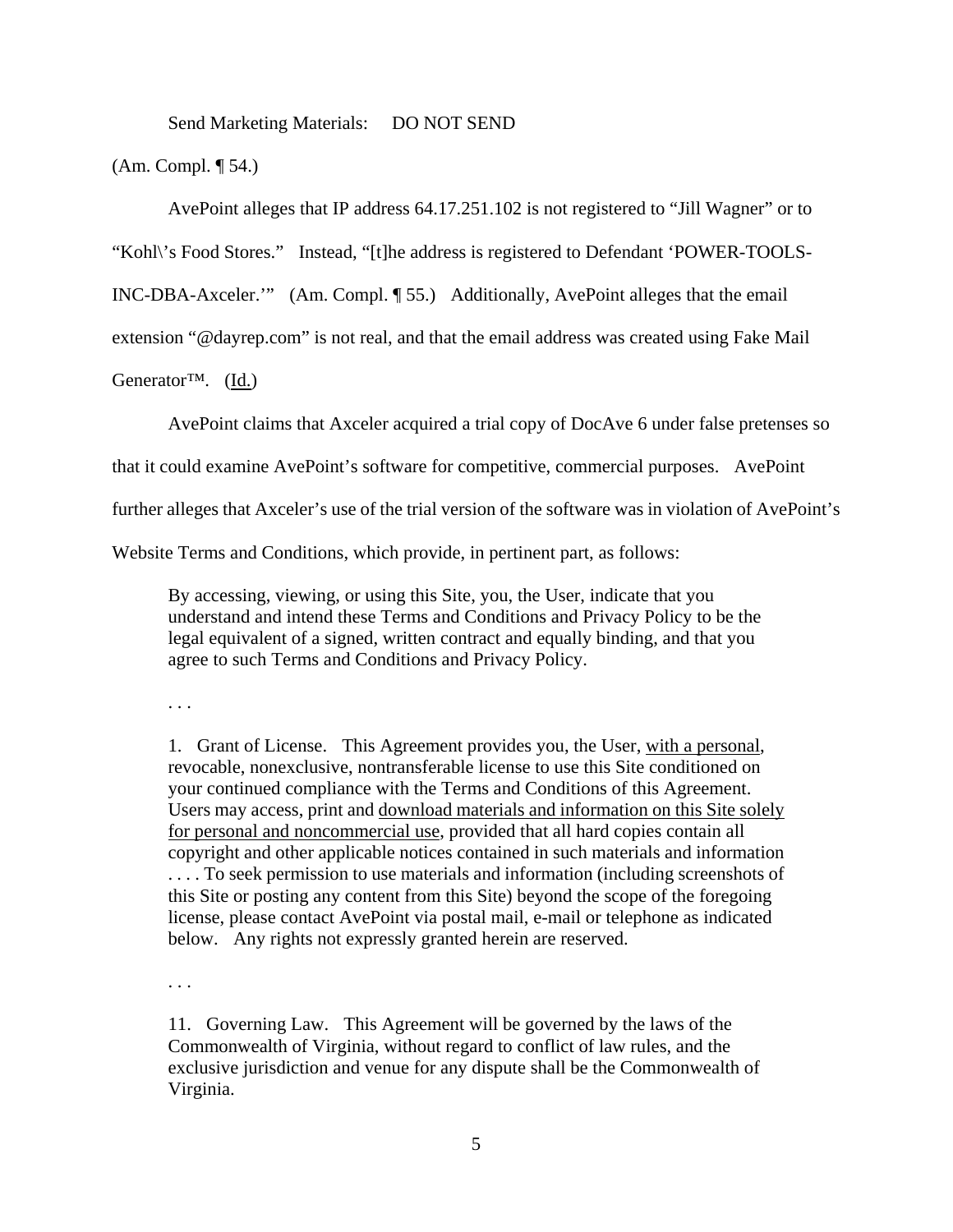(Am. Compl. ¶ 56.)

### **II. Procedural History**

 AvePoint filed the instant action against the defendants on January 24, 2013. After the defendants moved to dismiss the original complaint, AvePoint was granted leave to file an amended complaint. In the amended complaint, AvePoint asserts the following claims: defamation (Count I); breach of contract (Count II); trademark infringement (Count III); false association or false endorsement (Count IV); false designation of source or origin (Count V); false advertising (Counts VI and VII); unfair competition (Count VIII); and violations of the Virginia Computer Crimes Act (Count IX). With the exception of Counts II and IX, the claims are asserted against both defendants. Counts II and IX are asserted only against Axceler.

 The defendants have moved to dismiss the amended complaint for failure to state a claim, pursuant to Rule 12(b)(6) of the Federal Rules of Civil Procedure. The court held a hearing on the motions on July 25, 2013.

### **III. Standard of Review**

 When deciding a motion to dismiss for failure to state a claim, the court must accept as true all well-pleaded allegations and draw all reasonably factual inferences in the plaintiffs' favor. Vitol, S.A. v. Primerose Shipping Co., 708 F.3d 527, 539 (4th Cir. 2013). "While a complaint attacked by a Rule 12(b)(6) motion to dismiss does not need detailed factual allegations, a plaintiff's obligation to provide the grounds of [its] entitlement to relief requires more than labels and conclusions, and a formulaic recitation of the elements of a cause of action will not do." Bell Atl. Corp. v. Twombly, 550 U.S. 544, 555 (2007) (internal citation and quotation marks omitted). To survive dismissal for failure to state a claim, "a complaint must contain sufficient factual matter, accepted as true, to 'state a claim for relief that is plausible on its face.'" Ashcroft v. Iqbal,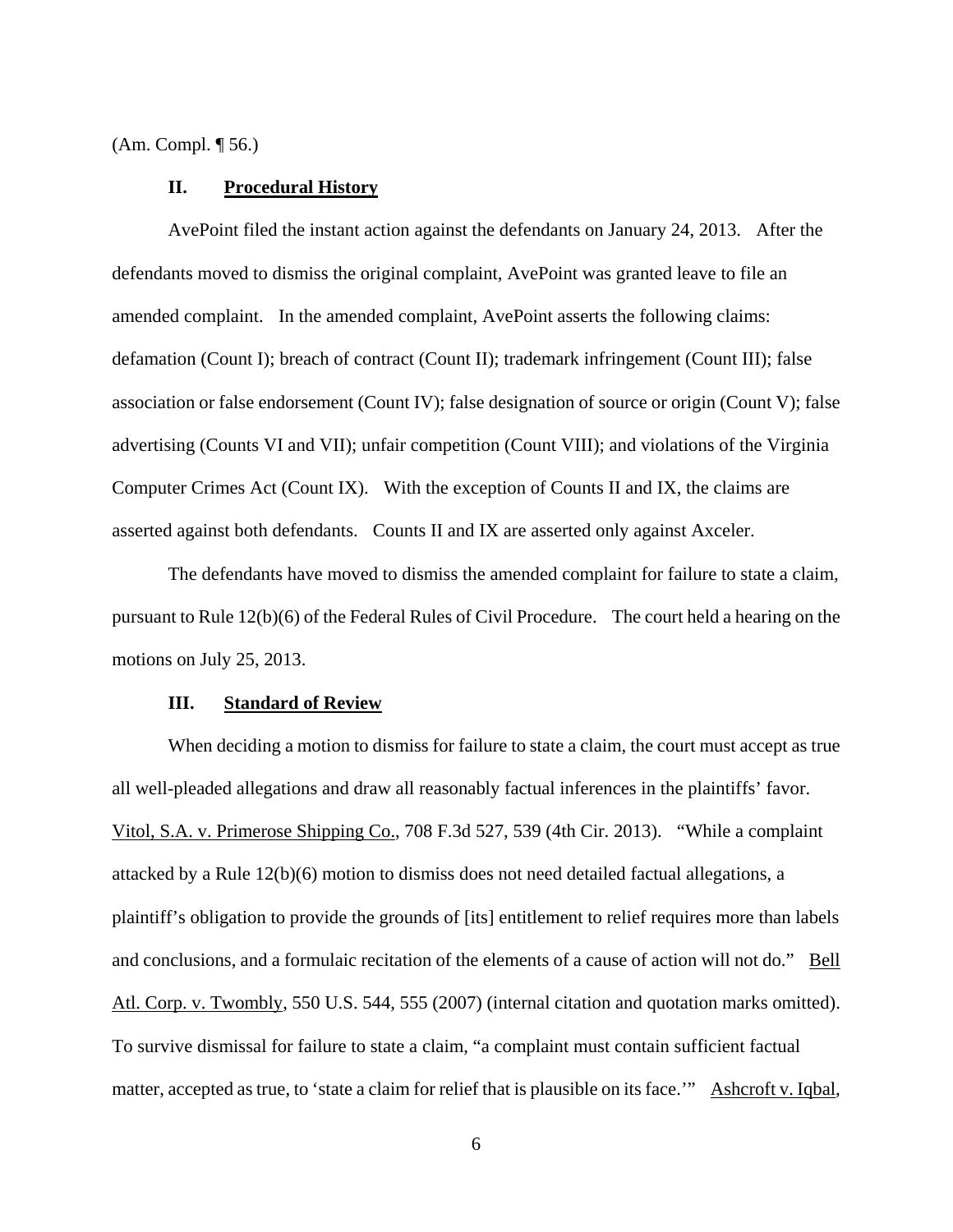556 U.S. 662, 678 (2009) (quoting Twombly, 550 U.S. at 570). "A claim has facial plausibility when the plaintiff pleads factual content that allows the court to draw the reasonable inference that the defendant is liable for the misconduct alleged." Id. In considering a Rule 12(b)(6) motion, the court may properly consider exhibits attached to the complaint in addition to the complaint itself. Fayetteville Investors v. Commercial Builders, Inc., 936 F.2d 1462, 1465 (4th Cir. 1991).

# **IV. Discussion**

 The defendants have moved to dismiss all nine counts set forth in the amended complaint on the ground that, for various reasons, they fail to state a claim upon which relief can be granted. The court will consider each of the plaintiffs' claims in turn.

### **A. Count I: Defamation**

 Count I of the amended complaint asserts a claim for defamation. To state a claim for defamation under Virginia law,<sup>3</sup> the plaintiffs must show that the defendants (1) published (2) an actionable statement with (3) the requisite intent. See Chapin v. Knight-Ridder, Inc., 993 F.2d 1087, 1092 (4th Cir. 1993) (citing Gazette, Inc. v. Harris, 325 S.E.2d 713 (1985)). "To be 'actionable,' the statement must be not only false, but also defamatory, that is, it must 'tend[ ] so to harm the reputation of another as to lower him in the estimation of the community or to deter third persons from associating or dealing with him.'" Id. (quoting Restatement (Second) of Torts § 559).

 Certain statements are considered defamatory per se under Virginia law, including those which prejudice a plaintiff in its profession or trade. Fleming v. Moore, 275 S.E.2d 632, 636 (Va. 1981); see also Tronfeld v. Nationwide Mut. Ins. Co., 636 S.E.2d 447, 449-50 (Va. 2006). For such statements, Virginia law presumes that the plaintiff suffered actual damage to its reputation and, therefore, no proof of damages is required. Fleming, 275 S.E.2d at 636. "To be actionable

 $\frac{1}{3}$  $3$  The parties agree that Virginia law governs the plaintiffs' claims under state law.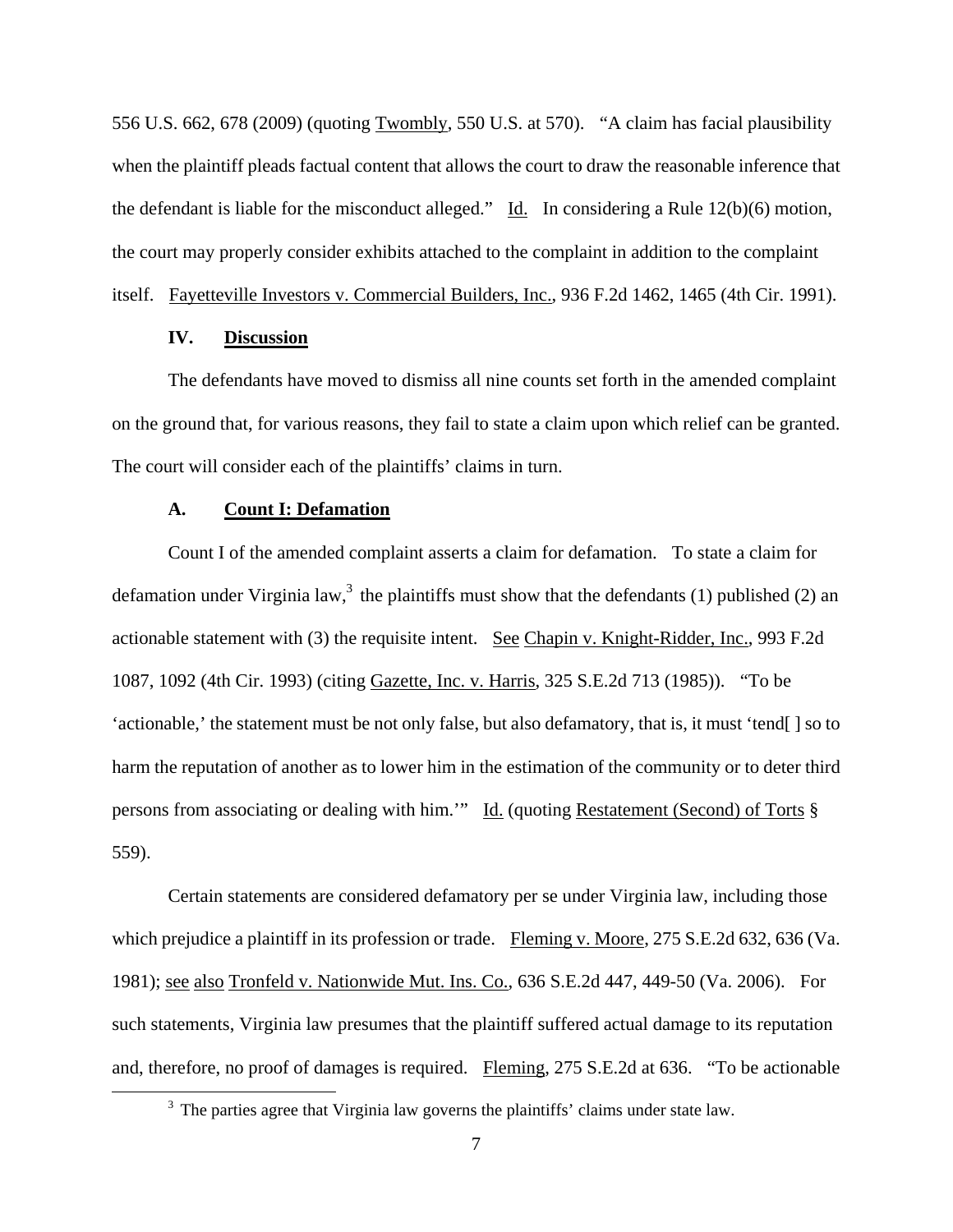without proof of 'special damages' ... words must contain an imputation that is 'necessarily hurtful' in its effect upon plaintiff's business and must affect [the plaintiff] in [its] particular trade or occupation." Id. (quoting James v. Haymes, 168 S.E.333, 336 (Va. 1933)).

 The Supreme Court of Virginia has made clear that a defamatory charge may be made in direct terms, or "by inference, implication[,] or insinuation." Perk v. Vector Resources Group, 485 S.E.2d 140, 144 (Va. 1997) (internal citation and quotation marks omitted). Thus, a plaintiff "need not show that he was mentioned by name in [a] publication." Gazette, Inc. v. Harris, 325 S.E.2d 713, 738 (Va. 1985). Instead, the plaintiff need only show that the published statement was "of or concerning" the plaintiff. Id. (internal citation and quotation marks omitted). A plaintiff satisfies the "of or concerning" test by showing that the statement "was intended to refer to [the plaintiff] and would be so understood by persons reading it who knew [the plaintiff]." Id.

 Although "'pure expressions of opinion'" cannot ordinarily serve as the basis for a defamation claim, "factual statements made to support or justify an opinion can." WJLA-TV v. Levin, 564 S.E.2d 383, 392 (Va. 2002). Accordingly, statements that are verifiably false or contain "provably false factual connotations" may be defamatory. Id. The issue of whether a statement is opinion or fact is determined by the court as a matter of law, as is the issue of whether a statement is defamatory. See Yeagle v. Collegiate Times, 497 S.E.2d 136, 138 (Va. 1998); Chaves v. Johnson, 335 S.E.2d 97, 102 (Va. 1985).

 With these principles in mind, the court turns to the statements at issue in this case. AvePoint's claim for defamation is based on the following six statements, or categories of statements, which were made by various employees of Axceler, including Burns:

- 1. AvePoint is a Chinese company;
- 2. AvePoint's software is not developed, supported, or maintained in the United States;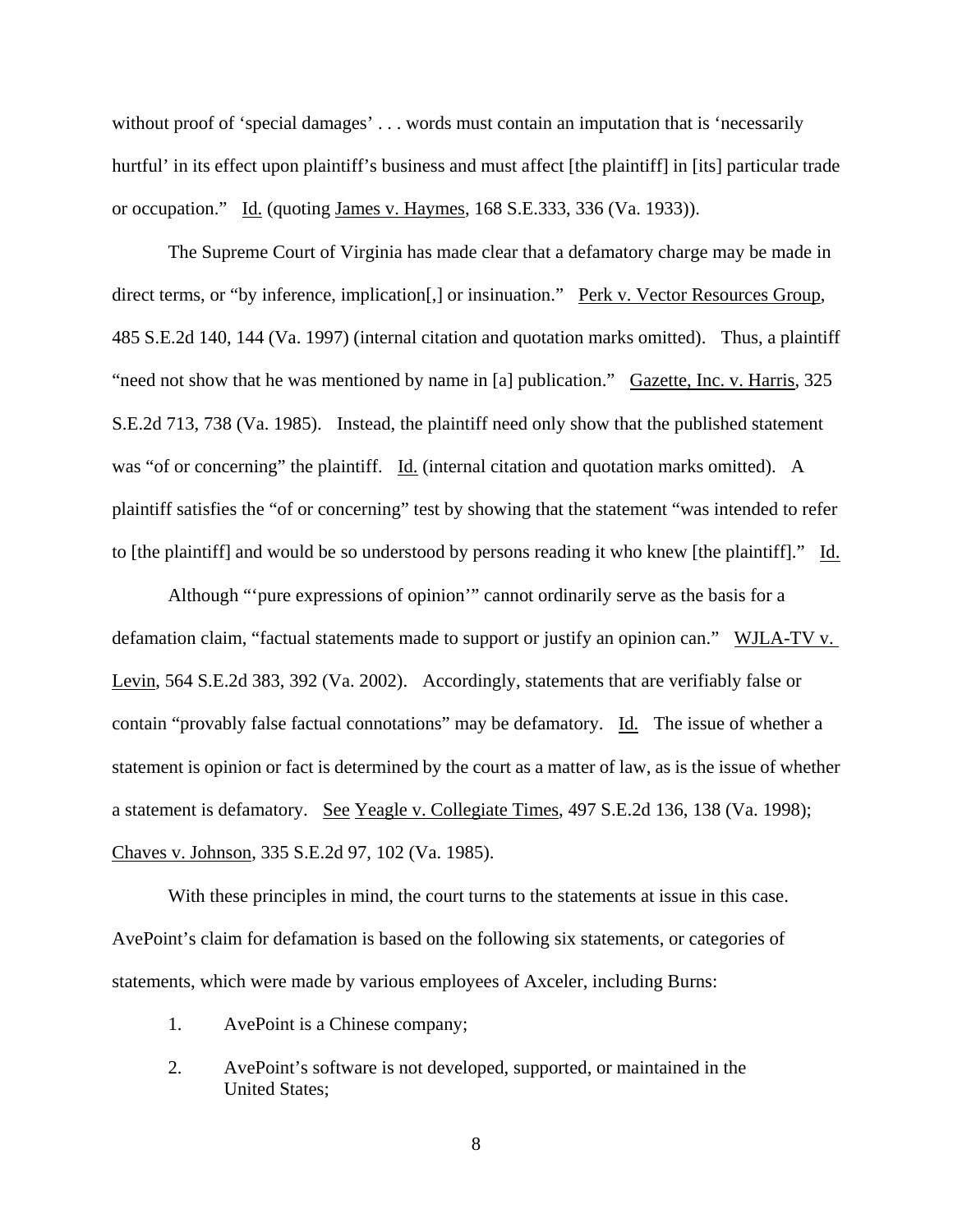- 3. AvePoint's software is maintained in India;
- 4. "Axceler ControlPoint [software] is Microsoft recommended over AvePoint['s DocAve software]";
- 5. AvePoint customers are "dumping out of 3 year deals in year 2 to buy Axceler's Controlpoint"; and
- 6. Axceler uses its maintenance revenue to improve its customers' existing product whereas AvePoint uses its maintenance revenue to develop new products to which its customers have no access.

### (Am. Compl. ¶ 64.)

 The first three categories of statements are derived from Twitter posts by Axceler employees, as well as an October 24, 2012 email documenting a conversation that an Axceler employee had with an AvePoint customer from the federal government sector. AvePoint alleges that Axceler employees have posted multiple messages on Twitter referring to AvePoint as the "Red Dragon," which has long been associated with the People's Republic of China, and claiming that the SharePoint "Red Dragon" is "MADEINCHINA." (Am. Compl. ¶ 28; Am. Compl. Ex. F.) Consistent with the Twitter posts, the October 24, 2012 email indicates that an Axceler employee "continue[d] to point out the fact about AvePoint being developed in China and maintained in India." (Am. Compl. Ex. H.) AvePoint contends that these statements are provably false, and that they have disparaged AvePoint in its trade and profession.

 In moving to dismiss this portion of Count I, Axceler argues that these particular statements are not defamatory as a matter of law. At this stage of the proceedings, however, the court is unable to agree. While Axceler may be correct that most Americans no longer "cling to the old notion that . . . Asian-produced and maintained goods are inferior to counterparts made in the United States, [or that] conducting business with Communist-dominated countries is unpatriotic," (Br. in Supp. of Mot. to Dismiss 7), AvePoint specifically alleges that the "source and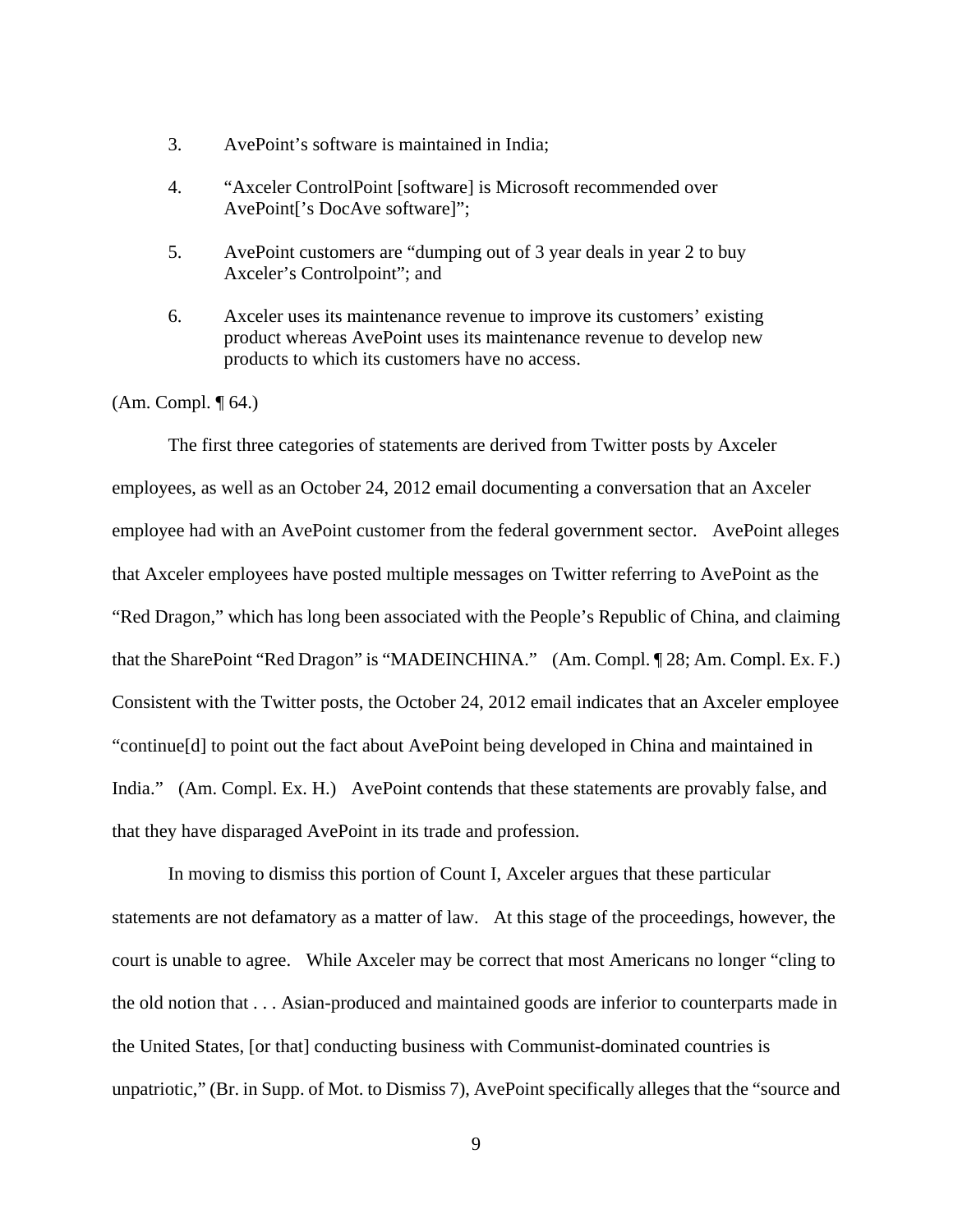origin of its business, goods and/or services has a significant impact on its customers' willingness and/or ability to buy AvePoint software and/or services." (Am. Compl. ¶ 12.) AvePoint emphasizes that this is especially true with federal government customers, who are required to give preference to domestic end products, including software. See Xerox Corp. v. United States, 753 F. Supp. 2d 1355, 1358 (Ct. Int'l Trade 2011) ("When purchasing goods for its own use, the federal government has long had a preference for domestically manufactured products. This preference was established in 1933 by the Buy American Act (41 U.S.C. §§ 10a-10d) ('BAA'), which remains in effect today, and has recently been described as 'the immovable object' of U.S. government procurement law."). AvePoint's argument in this regard is further supported by representations made by Axceler's own representatives. As John Santarelli tweeted on July 31, 2012:

# Is where your #SharePoint products developed important to you? **Government Answer: Absolutely!** @Axceler #ControlPoint #MADEINTHEUSA

(Am. Compl. Ex. A.)

 AvePoint further alleges that Axceler's false and deceptive statements about the geographic origin of AvePoint's products and services have caused AvePoint to lose customers. This allegation is supported by other messages posted on Twitter by Axceler employees, which are attached as exhibits to the amended complaint. See Am. Compl. Ex. F at 7 ("Ouch . . . Another #Federal Deployment Finds Out Where the Competition is Developed. #SharePoint #RedDragon #Governance #FDCCI @Axceler"); Id. at 9 ("The #Red #SharePoint Dragon loses another limb . . . . Another #Federal Deployment makes the paradigm shift to @Axceler"); Id. at 14 ("Great to see another Marine Corps Group replacing the competition with #ControlPoint which is developed and supported in the #USA. @Axceler"). On this record, the court cannot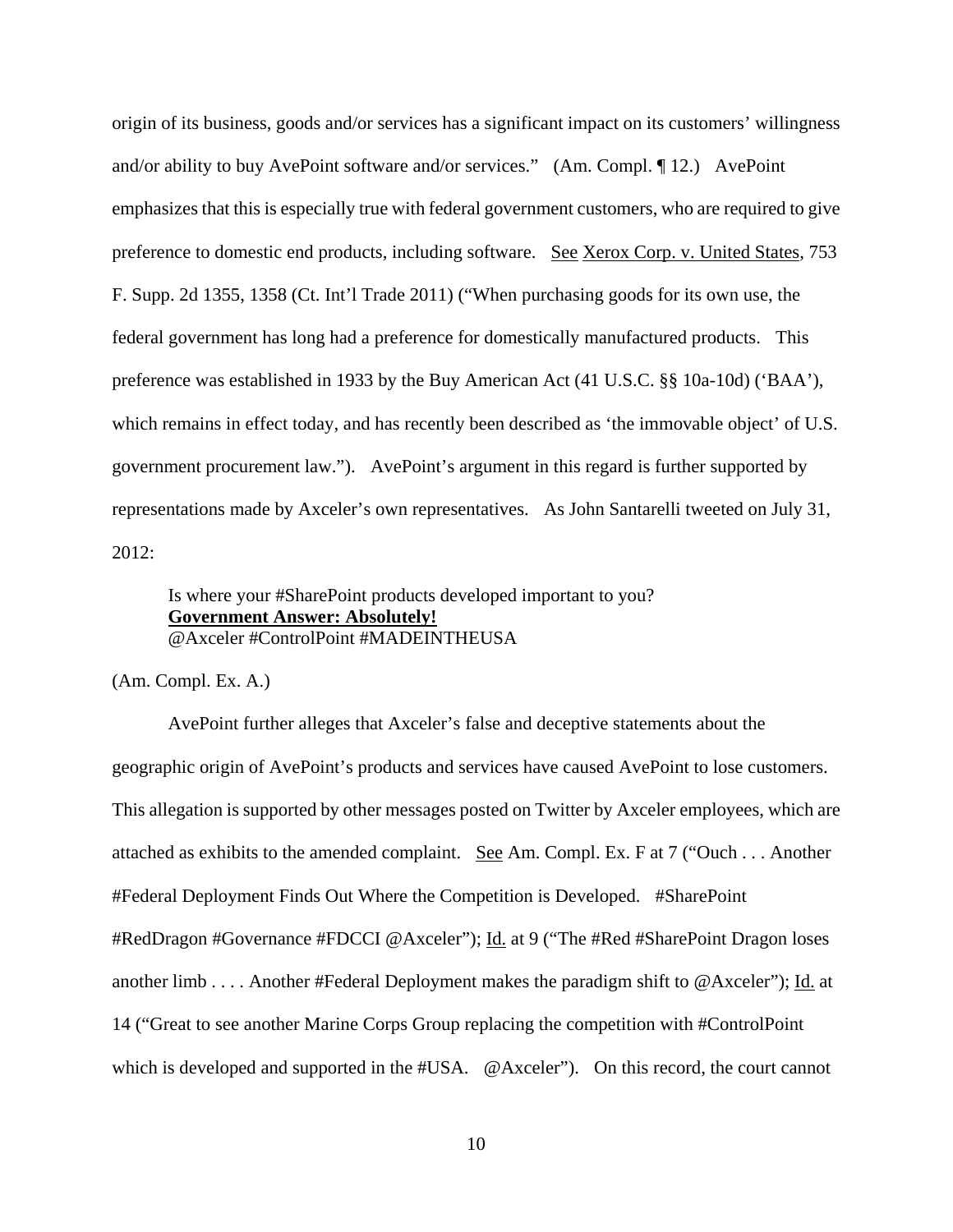conclude, as a matter of law, that the allegedly false statements regarding the geographic origin of AvePoint's products and services are not actionable. Accordingly, Axceler's motion to dismiss will be denied with respect to this portion of Count I.

 The fourth statement at issue – that "Axceler['s] ControlPoint is Microsoft recommended over AvePoint['s software]" – was made by an Axceler representative in an email to a customer. (Am. Compl. Ex. C.) The Axceler representative sent the email after learning that the customer had elected to purchase AvePoint's product. In seeking dismissal of this portion of Count I, Axceler does not dispute that the statement is a representation of fact, as opposed to an opinion. Instead, Axceler argues that the statement is not necessarily harmful, since "[b]oth competitors could have high ratings, with Axceler's simply being higher." (Br. in Supp. of Mot. to Dismiss 8.) This interpretation of the statement, however, fails to construe the facts in the light most favorable to the plaintiffs, as is required at this stage of the proceedings. Applying the proper standard, the court concludes that the statement that Microsoft, the manufacturer of Sharepoint products and technologies, has affirmatively "recommended" that customers buy Axceler's software over AvePoint's software "could prejudice" AvePoint in its business and, thus, that it "support[s] a cause of action for defamation per se under Virginia law." Tronfeld, 636 S.E.2d at 451.

 The fifth statement at issue - that "the Evil Avenue's customers are dumping out of 3 year deals in year 2 to buy Axceler's ControlPoint" - was posted by Burns on Twitter. (Am. Compl. Ex. D.) Specifically, Burns stated: "U know things are bad when the Evil Avenue's customers are dumping out of 3 year deals in year 2 to buy Axceler's ControlPoint!" (Id.) In arguing that this statement is not actionable, the defendants first emphasize that the statement did not mention AvePoint by name, and instead referred only to the "Evil Avenue." As set forth above, however,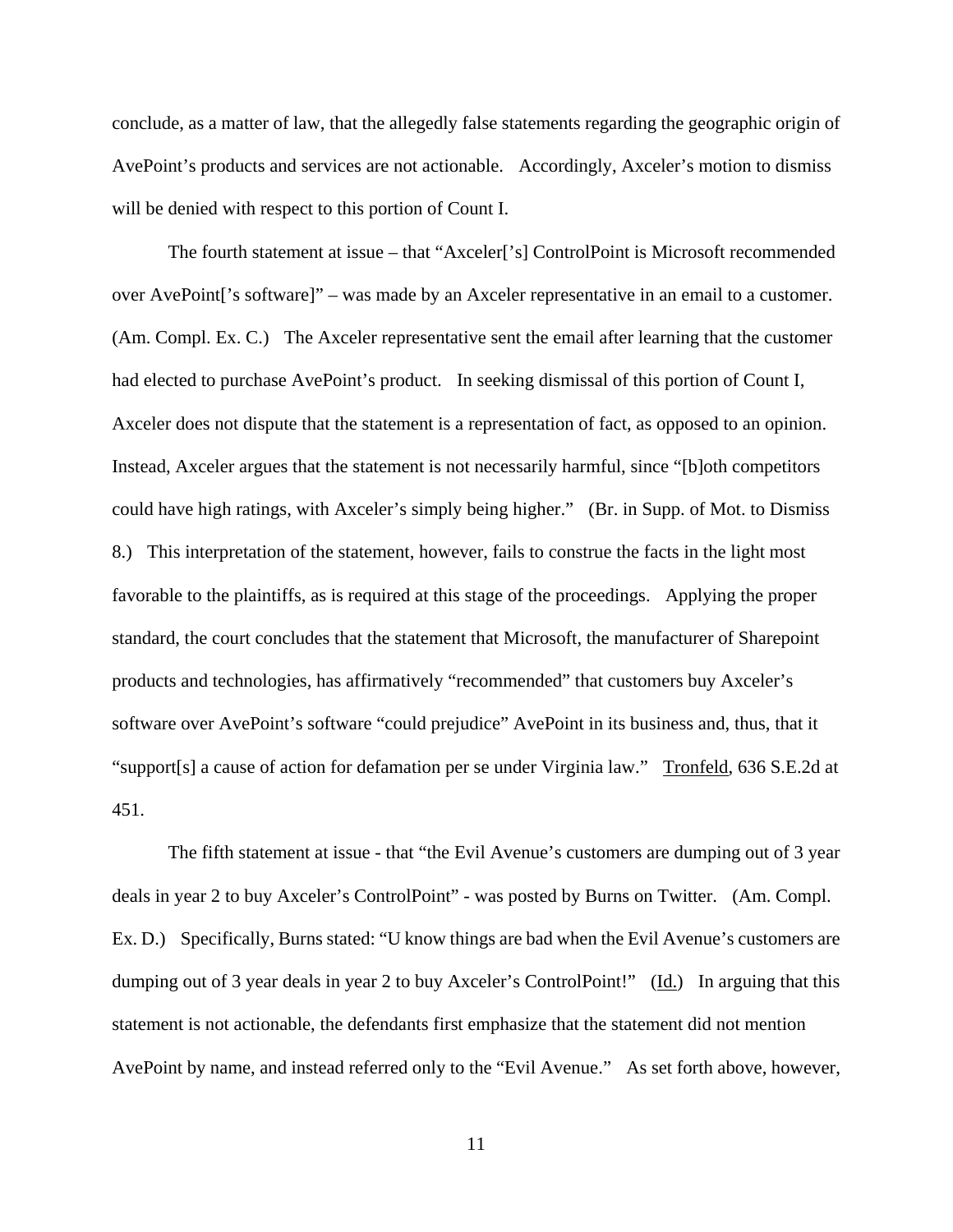AvePoint need not show that the publication mentioned it by name; it is enough that the publication was "of and concerning" AvePoint. Gazette, Inc., 325 S.E.2d at 738. Construing the allegations in the light most favorable to the plaintiffs, it is plausible that Burns' statement regarding the "Evil Avenue" was intended to refer to AvePoint, which produces and sells DocAve software, and that the statement would be so understood by people reading it who are familiar with AvePoint. See Id.

 The court must also reject the defendants' argument that Burns' Twitter post offered only an opinion. Burns' statement that "customers are dumping out of 3 year deals in year 2 to buy Axceler's Controlpoint" does not necessarily depend on his own point of view. Instead, the statement contains a factual assertion that is capable of being proven true or false. See Fuste v. Riverside Healthcare Ass'n, 575 S.E.2d 858, 862 (Va. 2003).

 The defendants also argue that the statement is not necessarily prejudicial, since Axceler could simply be offering deals that are too favorable for AvePoint customers to turn down. Considering the statement in its entirety, however, the court is simply unable to conclude, at this stage of the proceedings, that it lacks the necessary defamatory "sting." As set forth above, Burns prefaced the statement by saying that "U know things are bad when . . . ." (Am. Compl. Ex. D.) On this record, the court is of the opinion that the statement supports a plausible claim for defamation per se.

 The final statement at issue – that Axceler uses its maintenance revenue to improve its customers' existing product, whereas AvePoint uses its maintenance revenue to develop new products to which its customers have no access – was made to Fairpoint Communications in August 2012. AvePoint alleges that Fairpoint Communications relied on the statement in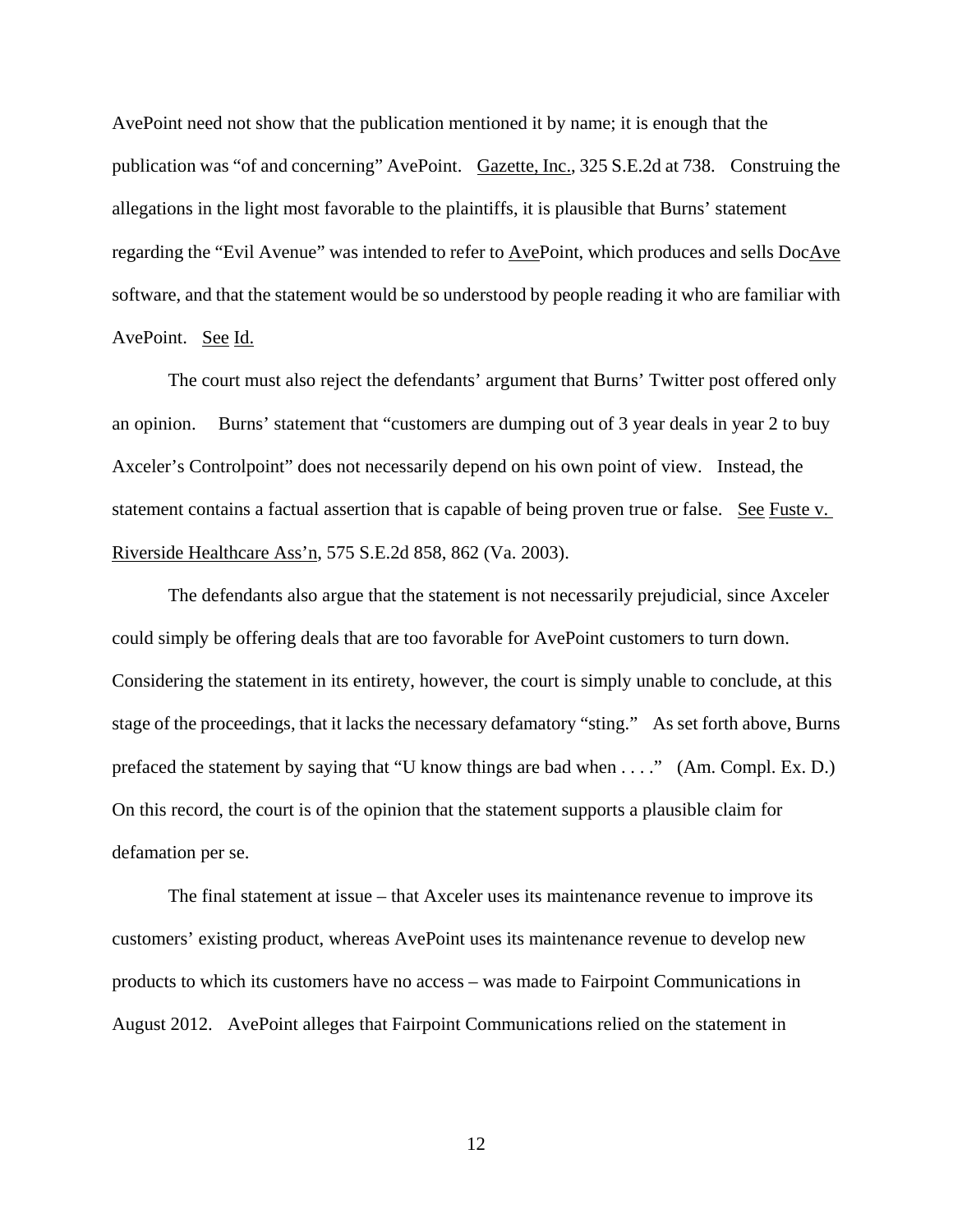deciding to purchase products and services from Axceler instead of Avepoint and, thus, that it suffered actual damages as a result of the statement.

 In seeking dismissal of this portion of Count I, Axceler argues that the statement is not actionable, since some customers might prefer AvePoint's alleged approach to maintenance fees. Construed in the light most favorable to AvePoint, however, the statement implies that AvePoint is misusing revenue from customers and, thus, could be considered defamatory. Because of this, and because the statement allegedly caused AvePoint to lose a sale to Fairpoint Communications, the court concludes that this statement also supports a plausible claim for relief. For these reasons, the defendants' motions will be denied with respect to Count I.

### **B. Count II: Breach of Contract**

 In Count II of the amended complaint, AvePoint asserts a claim for breach of contract against Axceler. Specifically, AvePoint alleges that Axceler breached the Terms and Conditions set forth on AvePoint's website by downloading a trial copy of DocAve 6 for competitive, commercial purposes, and that AvePoint has suffered direct and consequential damages as a result of the breach.

 To establish a claim for breach of contract under Virginia law, a plaintiff must prove the following elements: "(1) a legally enforceable obligation of a defendant to a plaintiff; (2) the defendant's violation or breach of that obligation; and (3) injury or damage to the plaintiff caused by the breach of obligation." Filak v. George, 594 S.E.2d 610, 614 (Va. 2004). In order for a contract to arise, the parties must manifest their mutual assent to the contract's terms. Moorman v. Blackstock, Inc., 661 S.E.2d 404, 409 (Va. 2008); Phillips v. Mazyck, 643 S.E.2d 172, 175 (Va. 2007). Assent may be manifested directly, by written or spoken words, or indirectly, through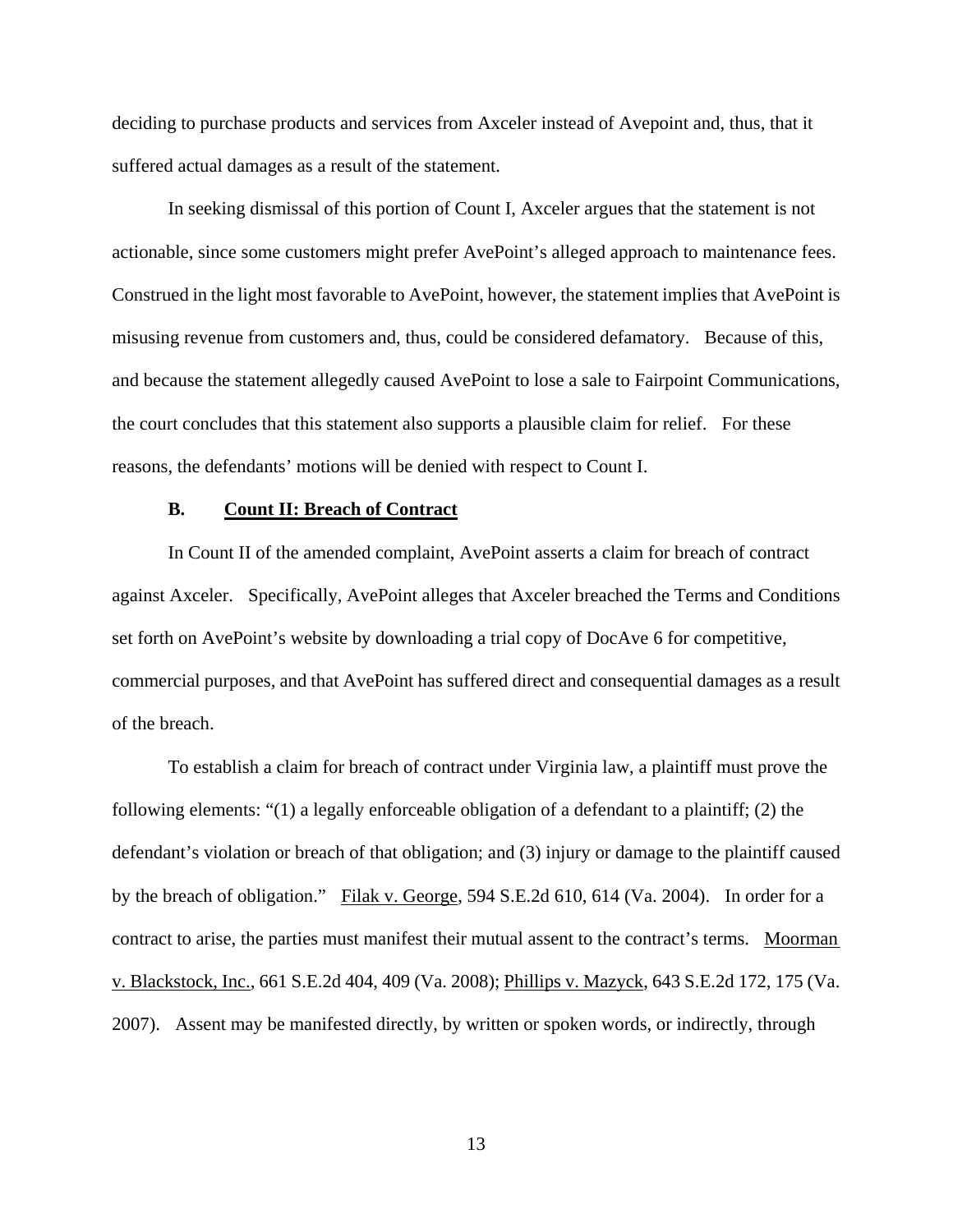one's actions or conduct. See Princess Cruises, Inc. v. General Electric Co., 143 F.3d 828, 834 (4th Cir. 1998).

 In moving to dismiss this count, Axceler argues that the breach of contract claim fails to state an entitlement to legal relief, because AvePoint has not alleged sufficient facts to support a plausible allegation that an enforceable contract existed between the two parties. For the following reasons, however, the court concludes that the allegations in the amended complaint are sufficient to withstand a Rule 12(b)(6) motion.

 AvePoint contends that its Website Terms and Conditions bound Axceler to a contractual obligation once Axceler used the site with actual or constructive knowledge of the Terms and Conditions. The Terms and Conditions provide that "[by] accessing, viewing, or using this Site, you, the User, indicate that you understand and intend these Terms and Conditions . . . to be the legal equivalent of a signed, written contract and equally binding, and that you agree to such Terms and Conditions." (Am. Compl. Ex. M.) The Terms and Conditions further provide that "[u]sers may access, print and download materials and information on this Site solely for personal and noncommercial use  $\dots$ ." (Id.)

 Courts have labeled the type of agreement that AvePoint seeks to enforce a "browsewrap" agreement. "Browsewrap agreements are those that purport to bind the users of websites to which the agreements are hyperlinked." Be In, Inc. v. Google, Inc., No. 12-CV-03373, 2013 U.S. Dist. LEXIS 147047, at \*23 (N.D. Cal. Oct. 9, 2013). As is true in the instant case, "the text of the agreement is [generally] found on a separate webpage hyperlinked to the website the user is accessing." Id. A "defining feature" of a browsewrap agreement "is that it does not require a user to manifest assent to the terms and conditions expressly – the user need not sign a document or click on an 'accept' or 'I agree' button." Southwest Airlines Co. v. BoardFirst, LLC, No.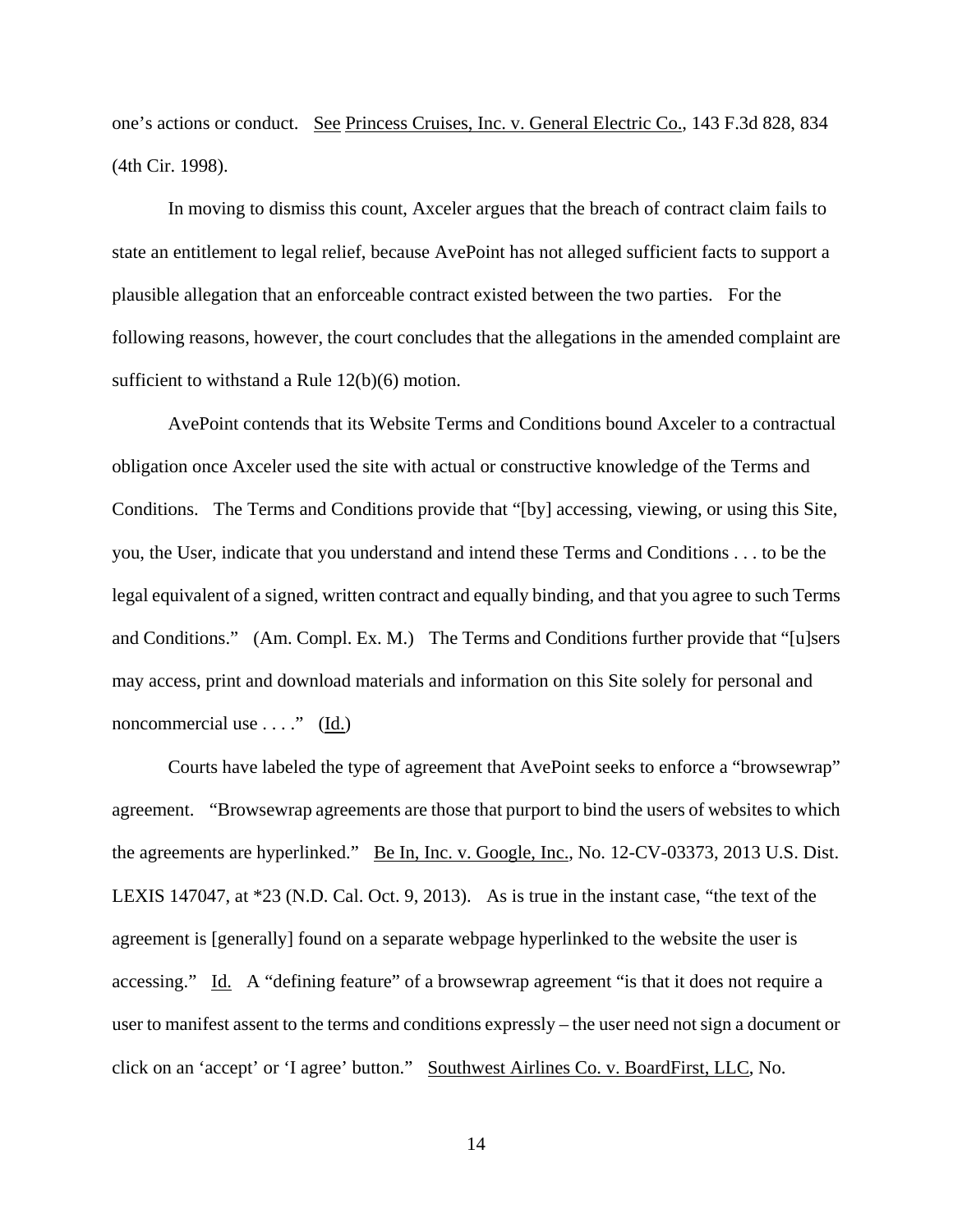3:06-CV-0891, 2007 U.S. Dist. LEXIS 96230, at \*14 (N.D. Tex. Sept. 12, 2007). "A party instead gives his assent by using the website." Id.; see also Hines v. Overstock.com, Inc., 668 F. Supp. 2d 362, 366 (E.D.N.Y. 2009) (distinguishing "browsewrap" agreements from "clickwrap" agreements, "in which website users typically click an 'I agree' box after being presented with a list of terms and conditions of use").

 Although neither party has cited case law from the United States Court of Appeals for the Fourth Circuit addressing the validity of browsewrap agreements, a number of other courts have been called upon to determine their enforceability. "Though the outcomes in these cases are mixed, one general principle that emerges is that the validity of a browsewrap [agreement] turns on whether a website user has actual or constructive knowledge of a site's terms and conditions prior to using the site." Southwest Airlines Co., 2007 U.S. Dist. LEXIS 96230, at \*15-16 (citing cases); see also Van Tassell v. United Mktg. Group, LLC, 795 F. Supp. 2d 770, 790 (N.D. Ill. 2011) ("Because no affirmative action is required by the website to agree to the terms of a contract other than his or her use of a website, the determination of the validity of a browsewrap contract depends on whether the user has actual or constructive knowledge of a website's terms and conditions."); Cvent, Inc. v. Eventbrite, Inc., 739 F. Supp. 2d 927, 937 (E.D. Va. 2010) (emphasizing that "[m]ost courts" which have considered the validity of a browsewrap agreement have held that "the website user must have had actual or constructive knowledge of the site's terms and conditions").

 At this stage of the proceedings, the court is constrained to conclude that the facts set forth in the amended complaint are sufficient to plausibly allege the existence of an enforceable browsewrap agreement. Unlike several other cases in which courts have found a plaintiff's allegations insufficient to survive a motion to dismiss, AvePoint has alleged more than the mere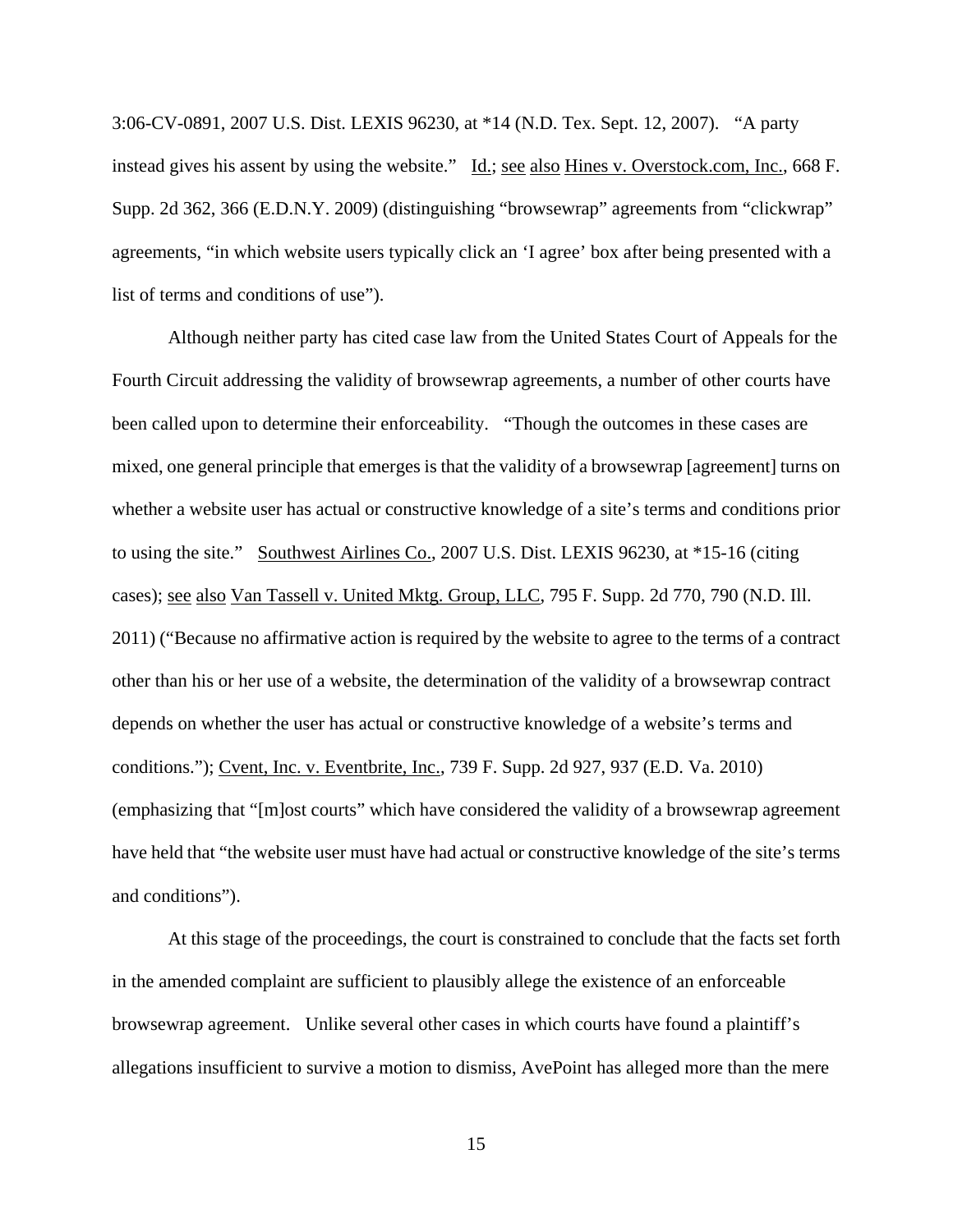existence of a link at the bottom of the AvePoint website. See Cvent, Inc., 739 F. Supp. 2d at 936 (holding that the plaintiff's "bare assertion[ ] that its terms of use were displayed on its website" was insufficient to establish that the defendants were on actual or constructive notice of those terms); Be In, Inc., 2013 U.S. Dist. LEXIS 147047, at \*33 (holding that the plaintiff failed to provide allegations from which the court could infer valid contract formation, where the plaintiff "merely allege[d] the existence of . . . a link [to the website's terms and conditions]"). Instead, AvePoint cites additional facts to support its claim that Axceler had actual or constructive knowledge of the Website Terms and Conditions. Specifically, AvePoint contends that the fact that Axceler went to the trouble of creating a fictitious profile and email account in order to download the software suggests that Axceler had knowledge of the Terms and Conditions, and was aware that they prohibit users from downloading materials for commercial use. AvePoint also claims that Axceler has a similar browsewrap agreement on its own website that restricts the use of downloaded software and, thus, that it should have known that AvePoint's website has similar terms and conditions.

 In light of these additional factual allegations, the court concludes that declaring the browsewrap agreement unenforceable under Rule 12(b)(6) would be premature, and that a more appropriate review of the issue may be conducted after AvePoint and Axceler have had an opportunity to present all relevant evidence. Likewise, while AvePoint's allegations regarding damages are arguably conclusory, the court is of the opinion that the amended complaint contains sufficient factual content to permit the court to reasonably infer that all of the required breach of contract elements can be met. Accordingly, AvePoint's motion to dismiss will be denied as to Count II.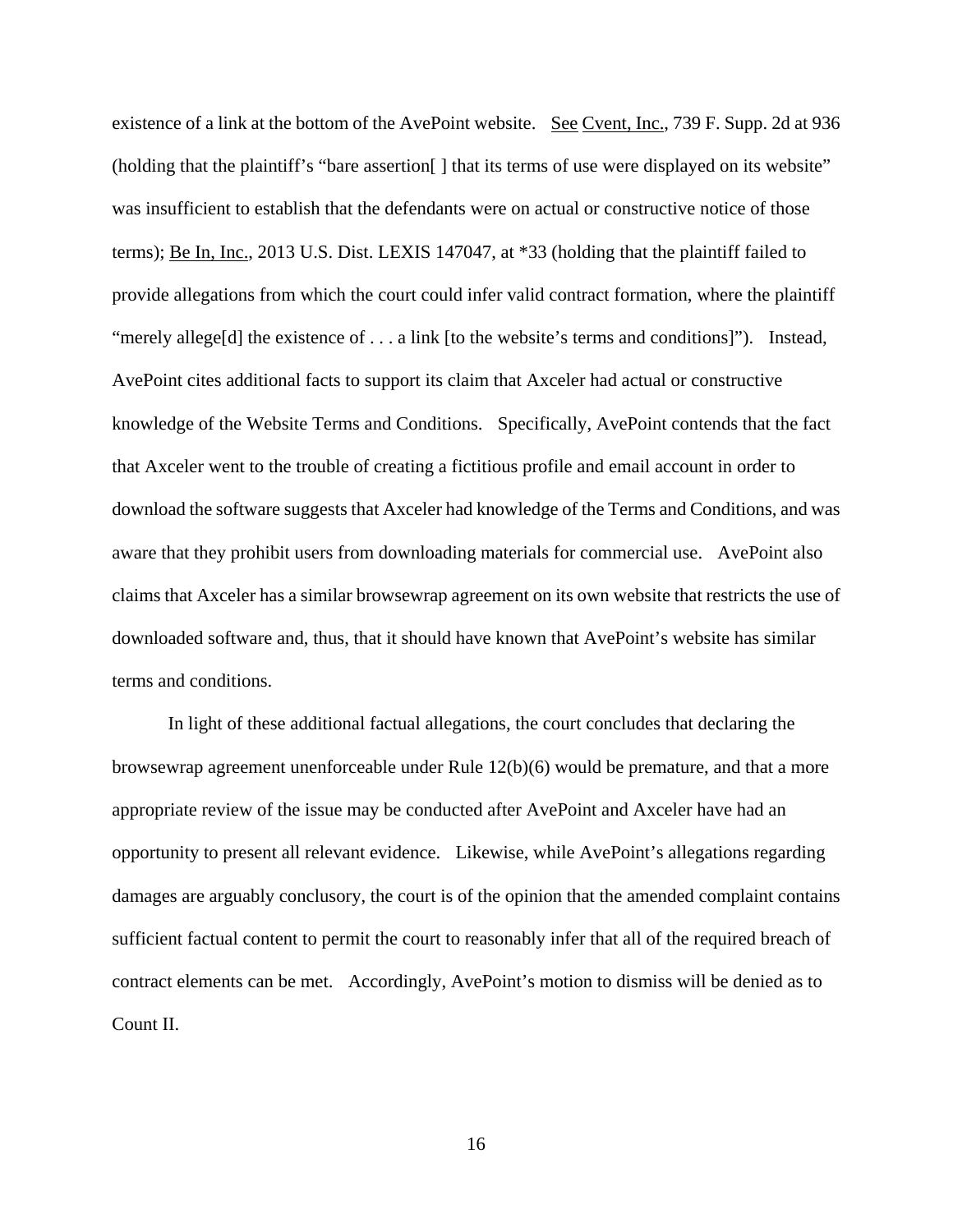## **C. Count III: Trademark Infringement**

In Count III of its amended complaint, AvePoint asserts a claim for trademark

infringement, under § 32 of the Lanham Act, against both defendants. This claim is based on the

LinkedIn account that the defendants allegedly created for a fictitious AvePoint representative

using the AvePoint mark.

Section 32 of the Lanham Act provides, in pertinent part, as follows:

Any person who shall, without the consent of the registrant –

(a) use in commerce any reproduction, counterfeit, copy, or colorable imitation of a registered mark in connection with the sale, offering for sale, distribution, or advertising of any goods or services on or in connection with such use is likely to cause confusion, or to cause mistake, or to deceive . . . shall be liable in a civil action by the registrant for the remedies hereinafter provided.

15 U.S.C. § 1114(1)(a). To prevail on a claim under this statute, a plaintiff must prove the

following elements:

(1) that it possesses a mark; (2) that the defendant used the mark; (3) that the defendant's use of the mark occurred "in commerce"; (4) that the defendant used the mark "in connection with the sale, offering for sale, distribution, or advertising" of goods or services; and (5) that the defendant used the mark in a manner likely to confuse consumers.

People for the Ethical Treatment of Animals v. Doughney, 263 F.3d 359, 364 (4th Cir. 2001) (hereinafter "PETA").

In this case, the allegations in the amended complaint are clearly sufficient to establish that

AvePoint owns the "AvePoint" mark and that the defendants used it. In moving to dismiss this claim, the defendants argue that the allegations are insufficient to show that they used the mark in commerce, that they used the mark in connection with the sale, offering for sale, distribution, or advertising of goods or services, or that they used the mark in a manner engendering a likelihood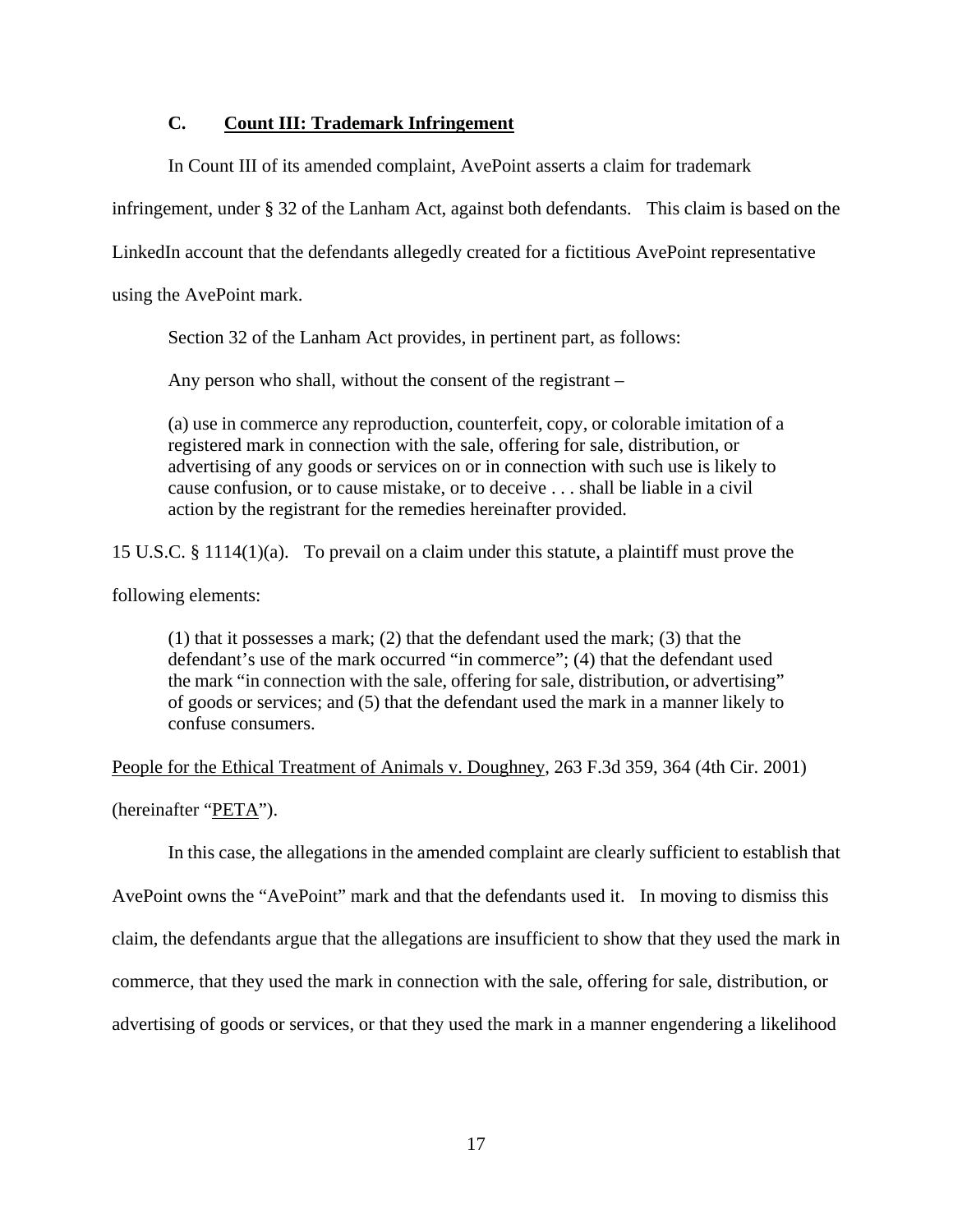of confusion. For the following reasons, however, the court finds the defendants' arguments unpersuasive.

### **1. Use in commerce**

 "It is well established that Lanham Act jurisdiction extends to the limit of Congress's power to regulate interstate commerce." Lobo Enterprises, Inc. v. Tunnel, Inc., 822 F.2d 331, 332 (2d Cir. 1987). The Lanham Act defines "commerce" to include "all commerce which may lawfully be regulated by Congress." 15 U.S.C. § 1127. Courts have construed the Act's use "in commerce" requirement broadly to "denote[] Congress's authority under the Commerce Clause rather than an intent to limit the Lanham Act's application to profit making activity." Planetary Motion, Inc. v. Techsplosion, Inc., 261 F.3d 1188, 1194 (11th Cir. 2001) (internal citation and quotation marks omitted); Bosley Med. Inst., Inc. v. Kremer, 403 F.3d 672, 677 (9th Cir. 2005) ("'Use in commerce' is simply a jurisdictional predicate to any law passed by Congress under the Commerce Clause.").

 Because the internet is an "instrumentality of interstate commerce," courts have repeatedly held that the unauthorized use of a trademark on the internet satisfies the "in commerce" requirement. Utah Lighthouse Ministry v. Found. for Apologetic Info. and Research, 527 F.3d 1045, 1054 (10th Cir. 2008) (labeling the "in commerce" requirement as "merely jurisdictional," and agreeing that, because "the Internet is generally an instrumentality of interstate commerce, ... the jurisdiction of the Lanham Act constitutionally extends to unauthorized uses of trademarks on the Internet"); see also Planetary Motion, Inc., 261 F.3d at 1195 (holding that "[t]he distribution of [software] over the [i]nternet satisfies the 'use in commerce' jurisdictional predicate"); Brothers of the Wheel M.C. Executive Council, Inc. v. Mollohan, 909 F. Supp. 2d 506, 538 (S.D. W.Va. 2011)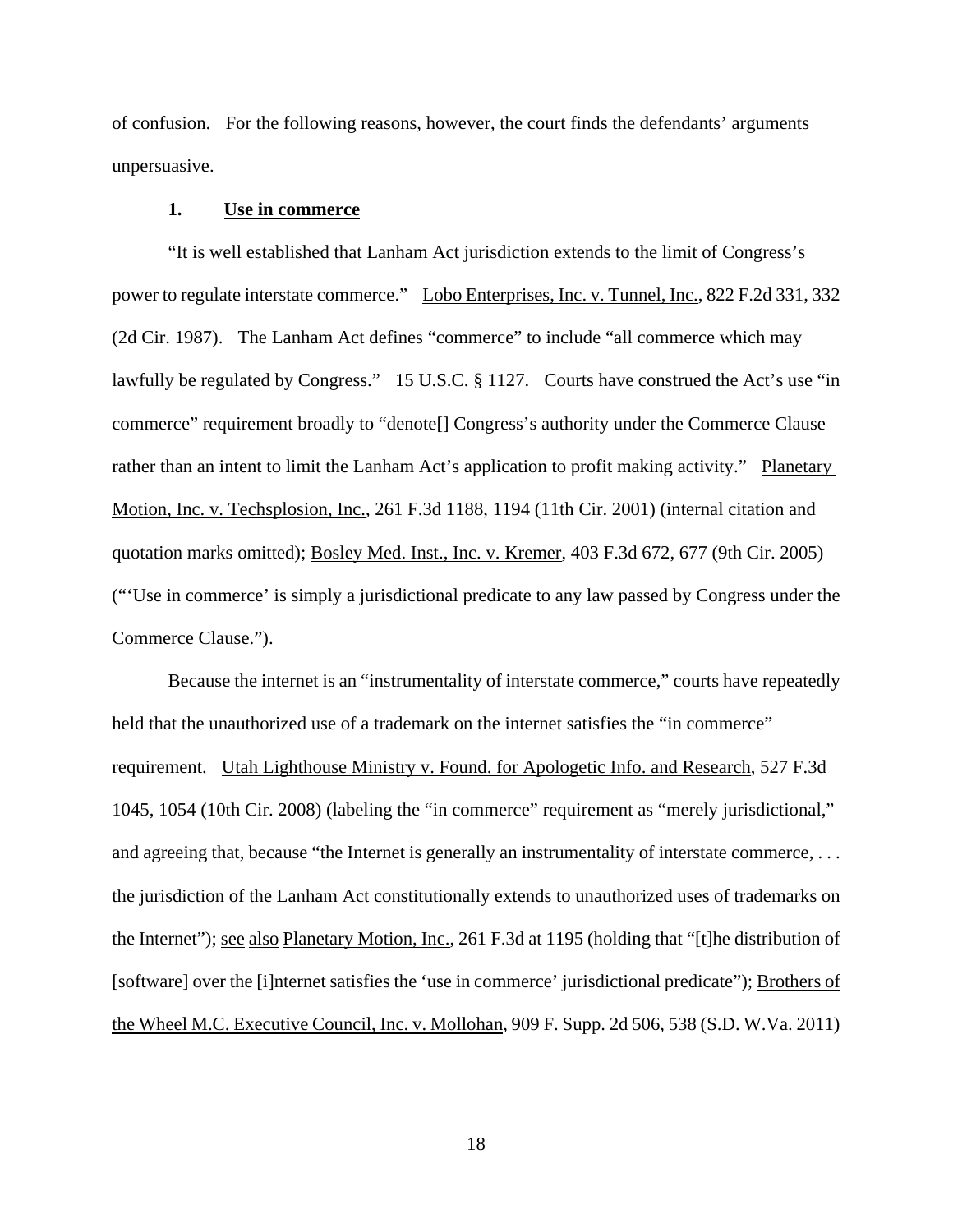(holding that "defendant's internet activity is a use in commerce"); Transamerica Corp. v. Moniker Online Servs., LLC, 672 F. Supp. 2d 1353, 1362 (S.D. Fla. 2009) (observing that "the use of a trademark to draw consumers to a particular website not belonging to the trademark holder constitutes use in commerce under the Lanham Act"); Savannah College of Art & Design, Inc. v. Houeix, 369 F. Supp. 2d 929, 942 (S.D. Ohio 2004) (holding that defendant's "dissemination of information over the internet satisfies the 'use in commerce' requirement"); Planned Parenthood Fed'n of Am., Inc. v. Bucci, No. 97 Civ. 0629, 1997 U.S. Dist. LEXIS 3338, at \*11 (S.D.N.Y. Mar. 24, 1997) (noting that "the nature of the Internet indicates that establishing a typical home page on the Internet, for access to all users would satisfy the Lanham Act's 'in commerce' requirement"); Intermatic Inc. v. Toeppen, 947 F. Supp. 1227, 1239-40 (N.D. Ill. 1996) (emphasizing that "[b]ecause Internet communications transmit instantaneously on a worldwide basis[,] there is little question that the 'in commerce' requirement would be met in a typical Internet message").

 Consistent with these decisions, the court concludes that the factual allegations in the amended complaint are sufficient to satisfy the use in commerce requirement. According to the amended complaint, LinkedIn is a website commonly used for advertising and promotion in the software industry, and for the purpose of locating, establishing, and maintaining business and customer relationships. AvePoint alleges that the defendants created an account on the website for a fictitious AvePoint representative, and that the defendants are utilizing the AvePoint mark to attract consumers to the online profile, to falsely promote the commercial activities offered through the profile, and to cause competitive harm to AvePoint. Assuming the truth of these and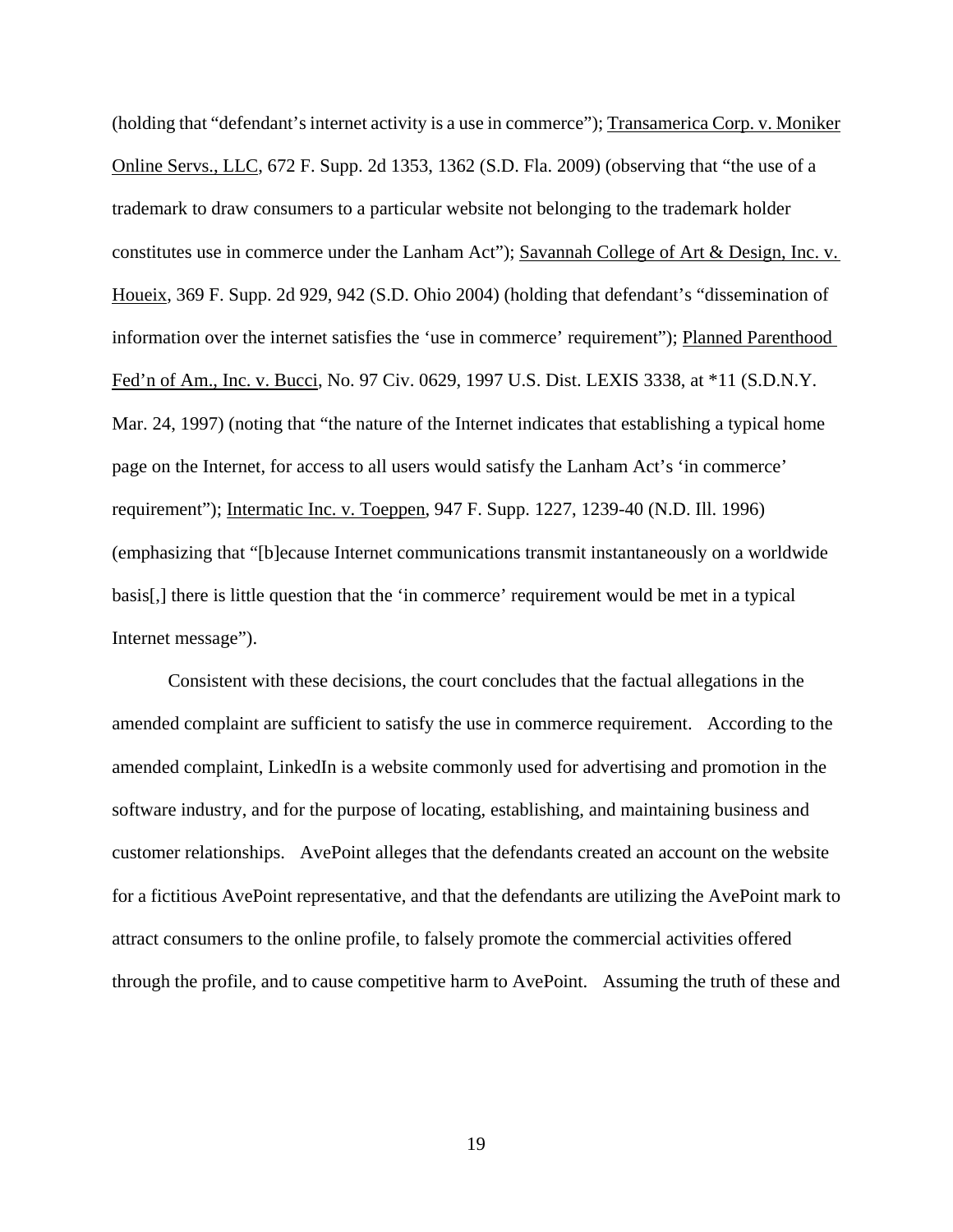other factual allegations set forth in the amended complaint, the court believes that the plaintiffs have adequately pled that the defendants used the AvePoint mark in commerce.<sup>4</sup>

# **2. Use in connection with the sale, offering for sale, distribution, or advertising of goods or services**

 To prevail under § 32 of the Lanham Act, a plaintiffs must also show that the defendants used the AvePoint mark "in connection with the sale, offering for sale, distribution, or advertising of any goods or services." 15 U.S.C.  $\S$  1114(1)(a). This is commonly referred to as the "commercial use requirement." Utah Lighthouse Ministry, 527 F.3d at 1052; see also Bosley Med. Inst., Inc., 403 F.3d at 677 ("The question before us, then, boils down to whether [defendant's] use of Bosley Medical as his domain name was 'in connection with a sale of goods or services.' If it was not, then [the defendant's] use was 'noncommerical' and did not violate the Lanham Act."); Taubman Co. v. Webfeats, 319 F.3d 770, 774 (6th Cir. 2003) ("If [defendant's] use is commercial, then, and only then, do we analyze his use for a likelihood of confusion.")

 In this case, the factual allegations set forth in the amended complaint permit the court to reasonably infer that the defendants used the AvePoint mark in a manner sufficient to satisfy this

 $\overline{4}$ <sup>4</sup> Defendant Burns argues that AvePoint is required to establish "use in commerce" as it is defined in 15 U.S.C. § 1127. Section 1127 provides, in pertinent part, that "'use in commerce' means the bona fide use of a mark in the ordinary course of trade, and not made merely to reserve a right in a mark," and that "a mark shall be deemed to be in use in commerce -- . . . on services when it is used or displayed in the sale or advertising of services and the services are rendered in commerce, or the services are rendered in more than one State or in the United States and a foreign country and the person rendering the services is engaged in commerce in connection with the services."

Courts interpreting § 1127 are divided over whether to apply this 'use in commerce' definition, which is ordinarily used in the trademark registration context, to the context of trademark infringement. See, e.g., Rescuecom Corp. v. Google, Inc., 562 F.3d 123, 139-40 (2d Cir. 2009) (noting, in dicta, that the statute's requirement of "bona fide use" would make "no sense whatsoever" in the infringement context because this would allow bad faith infringers to escape liability); N. Am. Med. Corp. v. Axiom Worldwide, Inc., 522 F.3d 1211, 1220 n.7 (11th Cir. 2008) (citing favorably to "a leading treatise on trademarks," which "notes that § 1127 'defines the kind of 'use' needed to acquire registered trademark rights -- not to infringe them"") (quoting J. Thomas McCarthy, McCarthy on Trademarks and Unfair Competition § 23:11.50 (4th ed. 2003)). Even if the court assumes, for purposes of the instant motions, that Burns' argument is correct, the court is of the opinion that the allegations in the amended complaint are sufficient to satisfy the requirements of § 1127.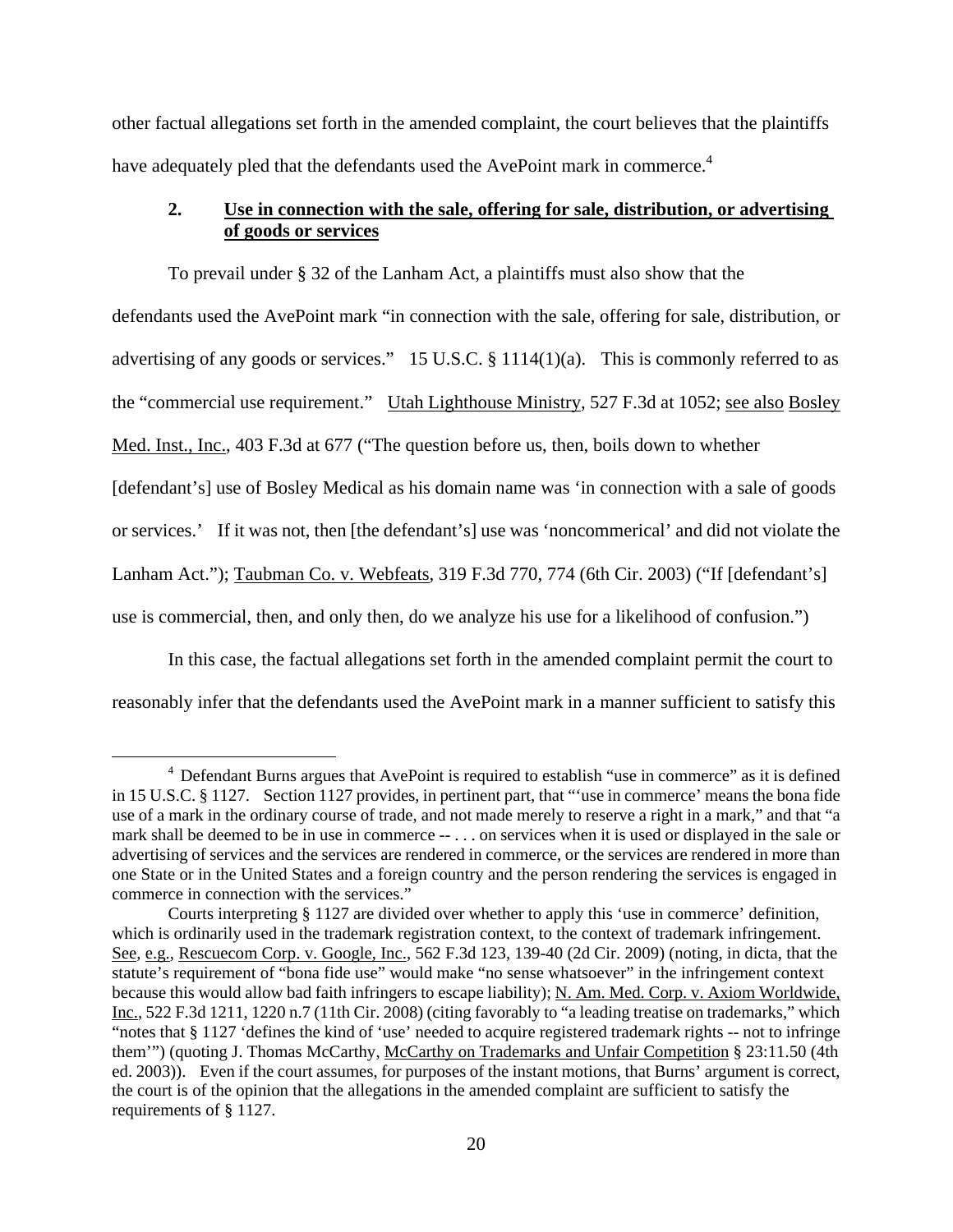requirement. According to the amended complaint, the defendants set up the fictitious LinkedIn account to fortify Axceler's position in the marketplace and reap competitive, commercial benefits. The plaintiffs allege that the defendants used the AvePoint mark to create the false and misleading impression that Jim Chung is an official AvePoint representative, and that the fictitious profile encourages users to contact Jim Chung regarding "business deals" with AvePoint, "new ventures" with AvePoint, and "consulting offers" related to AvePoint products and services. (Am. Compl. ¶ 47.) The plaintiffs contend that customers and other individuals in the business community who attempt to contact Jim Chung are unwittingly directed, not to an AvePoint representative as the AvePoint mark would indicate, but to AvePoint's primary competitor. The plaintiffs further allege that the defendants have been able to profit from the goodwill associated with the AvePoint mark by fielding customer inquiries through the imposter account, and that they have used the account to divert business to Axceler and to otherwise cause competitive harm to AvePoint.

 In seeking dismissal of the claim for trademark infringement, the defendants attempt to distinguish the fictitious LinkedIn account from the website at issue in PETA. However, the defendants' reliance on PETA is somewhat misfocused. In PETA, the Fourth Circuit was presented with claims for trademark infringement and unfair competition that arose from the defendant's creation of a website containing the domain name "peta.org," which promoted ideas that were antithetical to PETA's animal rights agenda. PETA, 263 F.3d at 362-63. Although the defendant did not sell or advertise any goods or services on the peta.org website, and the website did not otherwise appear to have a commercial purpose, the Fourth Circuit nonetheless rejected the defendant's argument that he did not use the plaintiff's mark in connection with goods or services:

To use PETA's Mark "in connection with" goods or services, Doughney need not have actually sold or advertised goods or services on the www.peta.org website.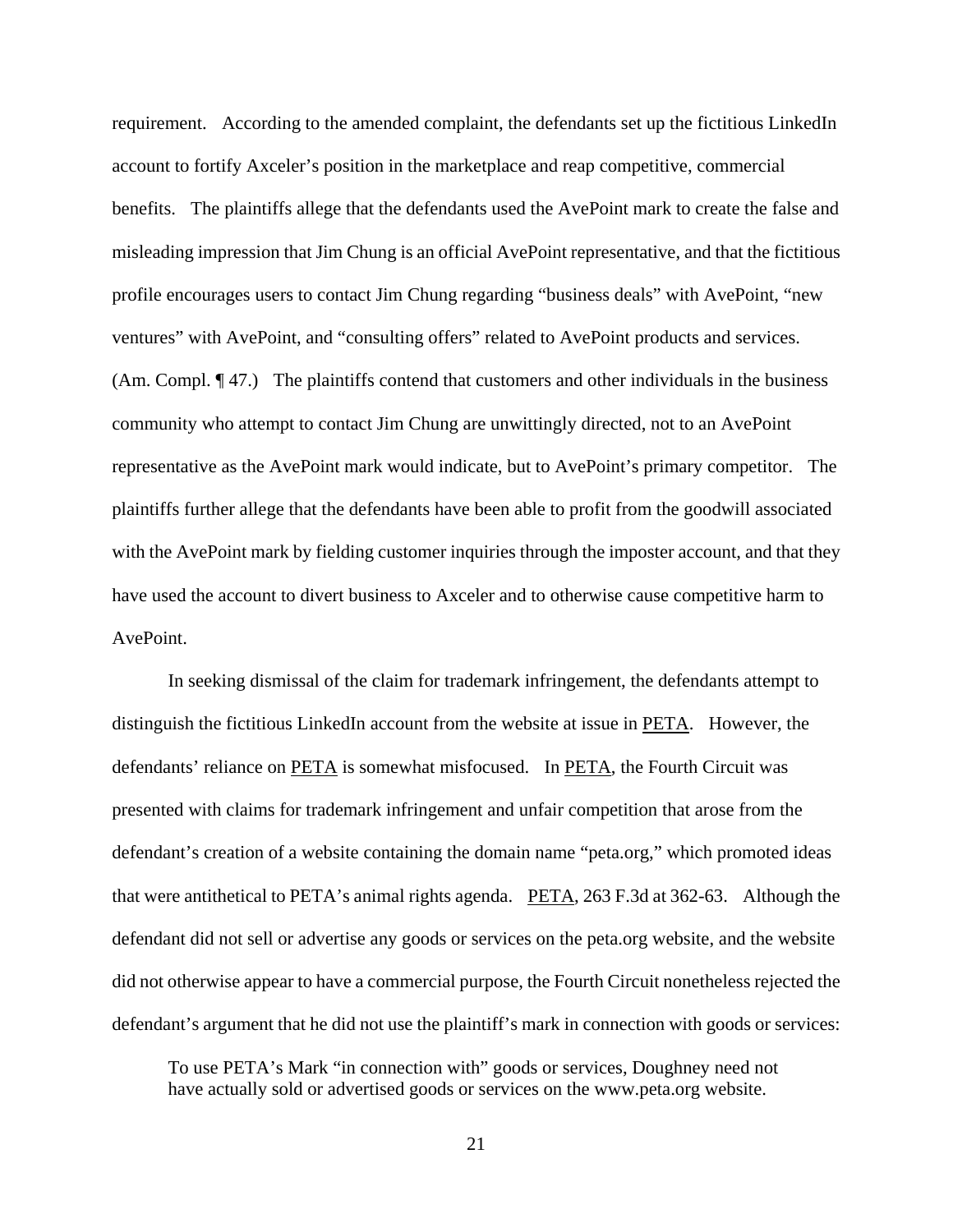Rather, Doughney need only have prevented users from obtaining or using PETA's goods or services, or need only have connected the website to other's goods or services.

Id. at 365. Since the defendant's use of the plaintiff's mark in the domain name of his website was likely to prevent internet users from reaching PETA's own website, the Fourth Circuit held that the defendant used the plaintiff's mark in connection with the distribution of services. Id. The Court further held that because the defendant's website provided links to over 30 commercial operations which actually offered goods or services, the defendant's use of the plaintiff's mark was in connection with the sale of goods or services. Id.

 Here, of course, the court is not presented with a website that merely parodies AvePoint or promotes opposing behaviors or ideas. Instead, the plaintiffs allege that AvePoint and Axceler are direct competitors in the software industry, that the defendants masqueraded as an official AvePoint representative on LinkedIn, and that they used the fictitious LinkedIn profile to divert business to Axceler and advance Axceler's position in the marketplace. Thus, this case, at least under the facts alleged in the amended complaint, falls not within the ambit of PETA, but within the scope of the more traditional tests for establishing the commercial use of a mark. See Bosley Med. Institute, Inc., 403 F.3d at 679 (emphasizing that the Lanham Act was "expressly enacted to be applied in commercial contexts," and that "the appropriate inquiry is whether [the defendant] offers competing services to the public") (emphasis in original); Utah Lighthouse Ministry, 527 F.3d at 1053-54 (emphasizing that a defendant in a trademark infringement and unfair competition case "must use the mark in connection with the goods or services of a competing producer").

 The court recognizes that the defendants dispute the plaintiffs' allegations regarding LinkedIn and the purposes for which the website's profiles are used. In seeking dismissal of this count, the defendants argue that the individual profile for Jim Chung is "best described as a resume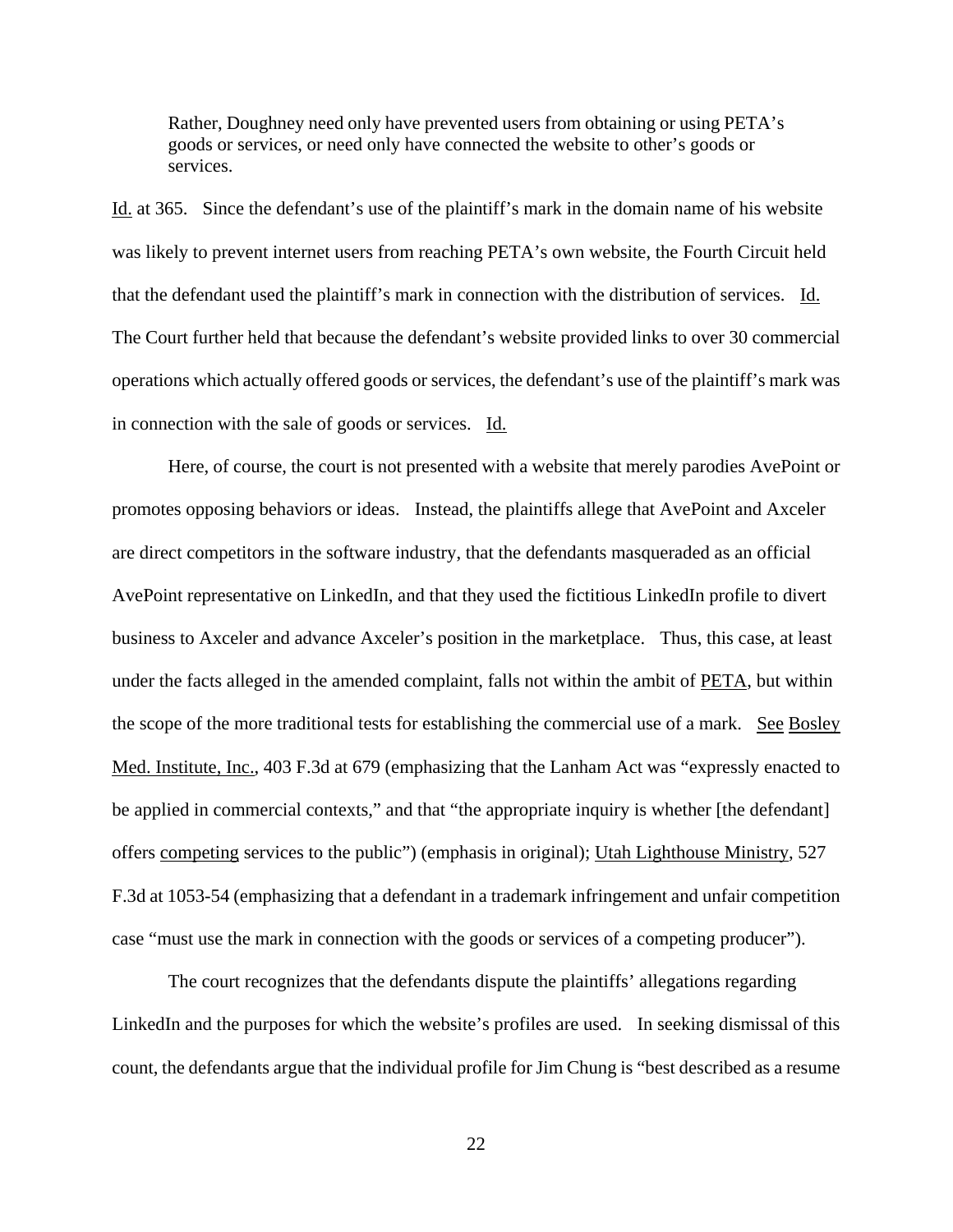for Chung, listing his experience, education and groups/associations," and that the plaintiffs' allegations to the contrary "def[y] the very organization of LinkedIn." (Axceler Br. in Supp. of Mot. to Dismiss at 17, 19.) Such arguments, however, are unavailing at this stage of the proceedings. The plaintiffs' factual allegations, which must be accepted as true, do not support the notion that the fake LinkedIn account is merely the equivalent of a static paper resume designed to market an individual's talents to potential employers. Instead, according to the amended complaint, the profile belongs to the defendants, and it has been utilized for competitive, commercial purposes, specifically to profit from AvePoint's goodwill and divert business to Axceler. While the defendants may ultimately disprove these allegations on summary judgment or at trial, the court concludes that they are sufficient to defeat the defendants' motion to dismiss. See Edwards v. City of Goldsboro, 178 F.3d 231, 243-44 (4th Cir. 1999) ("The purpose of a Rule 12(b)(6) motion is to test the sufficiency of a complaint; 'importantly, [a Rule 12(b)(6) motion] does not resolve contests surrounding the facts, the merits of a claim, or the applicability of defenses.'") (quoting Republican Party v. Martin, 980 F.2d 943, 952 (4th Cir. 1992)).

### **3. Likelihood of confusion**

 The final element of the test for trademark infringement is the likelihood of confusion. "A likelihood of confusion exists if the defendant's actual practice is likely to produce confusion in the minds of consumers about the origin of the goods or services in question." George & Co., LLC v. Imagination Entm't Ltd., 575 F.3d 383, 393 (4th Cir. 2009) (internal citation and quotation marks omitted). The Fourth Circuit has identified at least nine factors that can be relevant to the "likelihood of confusion" inquiry:

(1) the strength or distinctiveness of the plaintiff's mark as actually used in the marketplace; (2) the similarity of the two marks to consumers; (3) the similarity of goods or services that the marks identify; (4) the similarity of the facilities used by the markholders; (5) the similarity of advertising used by the markholders; (6) the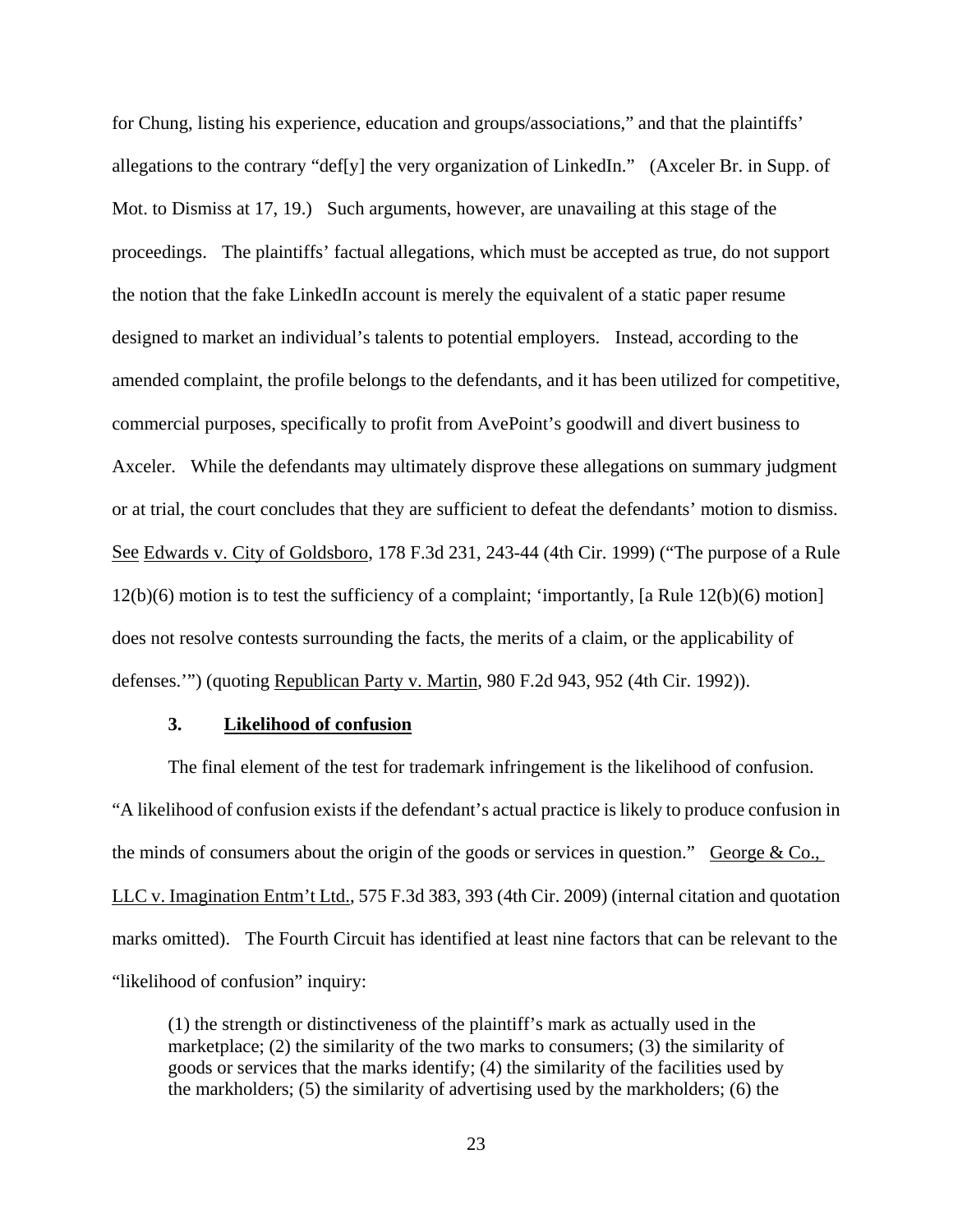defendant's intent; (7) actual confusion; (8) the quality of the defendant's product; and (9) the sophistication of the consuming public.

Id. The Fourth Circuit has emphasized, however, that "[t]his judicially created list of factors is not intended to be exhaustive or mandatory," and that "not all factors are relevant in every case." Rosetta Stone Ltd. v. Google, Inc., 676 F.3d 144, 154 (4th Cir. 2012) (internal citation and quotation marks omitted) (holding that the district court did not commit reversible error in only addressing three factors on summary judgment). Of all the factors, "evidence of actual confusion is 'often paramount' in the likelihood of confusion analysis." George & Co., LLC, 575 F.3d at 393.

 With these principles in mind, the court concludes that the facts set forth in the amended complaint are sufficient to support the assertion that the defendants used the AvePoint mark in a manner likely to confuse consumers. AvePoint alleges that it has owned the AvePoint mark for over five years, that the mark is inherently distinctive, and that it has used, and continues to use, the mark in connection with its own goods and services in interstate commerce. AvePoint further alleges that the defendants used the AvePoint mark with the specific intent to cause confusion as to AvePoint's affiliation with Jim Chung and the commercial services offered through the fake Jim Chung account. While the defendants may ultimately prove otherwise, the court is convinced that the allegations in the amended complaint plausibly suggest that the defendants acted with the requisite intent.

 Additionally, and perhaps most importantly, AvePoint alleges that the defendants' use of the AvePoint mark has resulted in actual confusion:

[E]vidence of actual confusion is reflected in Jim Chung's connection list which shows actual AvePoint employees and current and potential AvePoint customers who have been confused about AvePoint's affiliation with Axceler's imposter account. Because Axceler used AvePoint's Mark in its profile, AvePoint's current customers, including Nintex and Aetna have been misled and deceived into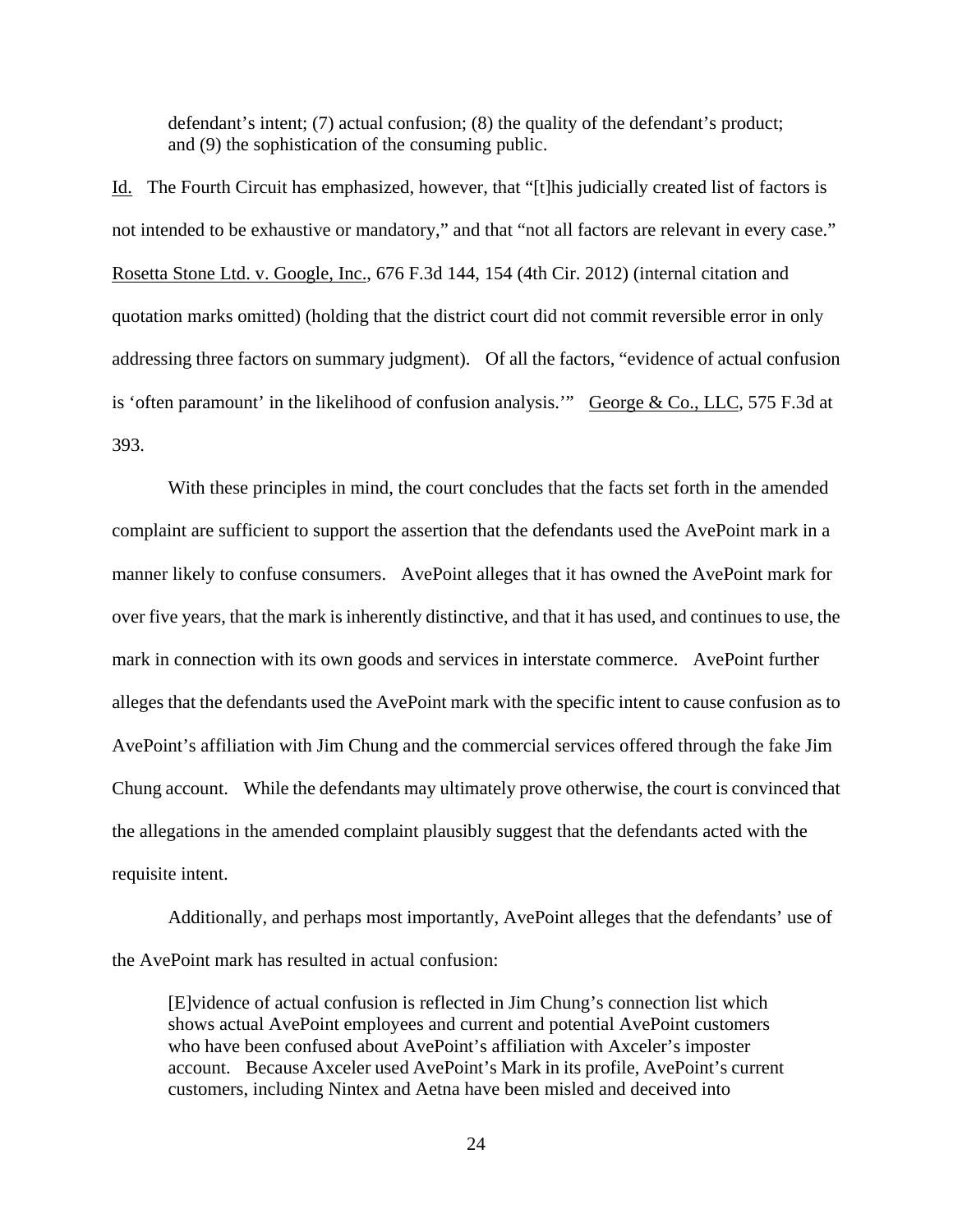believing that Jim Chung was an AvePoint colleague, and have connected to this account. This confusion as to source or sponsorship by current AvePoint employees is equally insidious because those employees unwittingly enabled Axceler to access other AvePoint customer and employee contacts – including those customer contacts associated with legitimate AvePoint employees' profiles – and other competitive business information.

(Am. Compl. ¶ 48.) While the defendants dispute these allegations, arguing that the LinkedIn users were merely confused as to whether they knew Jim Chung, the court believes that the defendants' arguments in this regard are best left for summary judgment. At this stage of the proceedings, AvePoint has alleged facts that plausibly suggest that AvePoint customers and other users connected to the "Jim Chung . . . at AvePoint" account because they were confused and deceived into believing that the account was for a duly authorized representative of AvePoint, who could be contacted regarding business deals and new ventures with the company.

 Having concluded that AvePoint has alleged facts sufficient to support each element of the claim for trademark infringement, the court will deny the defendants' motions to dismiss with respect to Count III.

### **D. Count IV: False Association or False Endorsement**

 In Count IV of the amended complaint, AvePoint asserts the first of three claims under Section  $43(a)(1)$  of the Lanham Act.<sup>5</sup> This particular claim, which is also based on the fictitious LinkedIn profile, is commonly referred to as a claim for false association or false endorsement.

 $<sup>5</sup>$  The full text of Section 43(a)(1) provides as follows:</sup>

<sup>(1)</sup> Any person who, on or in connection with any goods or services, or any container for goods, uses in commerce any word, term, name, symbol, or device, or any combination thereof, or any false designation of origin, false or misleading description of fact, or false or misleading representation of fact, which--

<sup>(</sup>A) is likely to cause confusion, or to cause mistake, or to deceive as to the affiliation, connection, or association of such person with another person, or as to the origin, sponsorship, or approval of his or her goods, services, or commercial activities by another person, or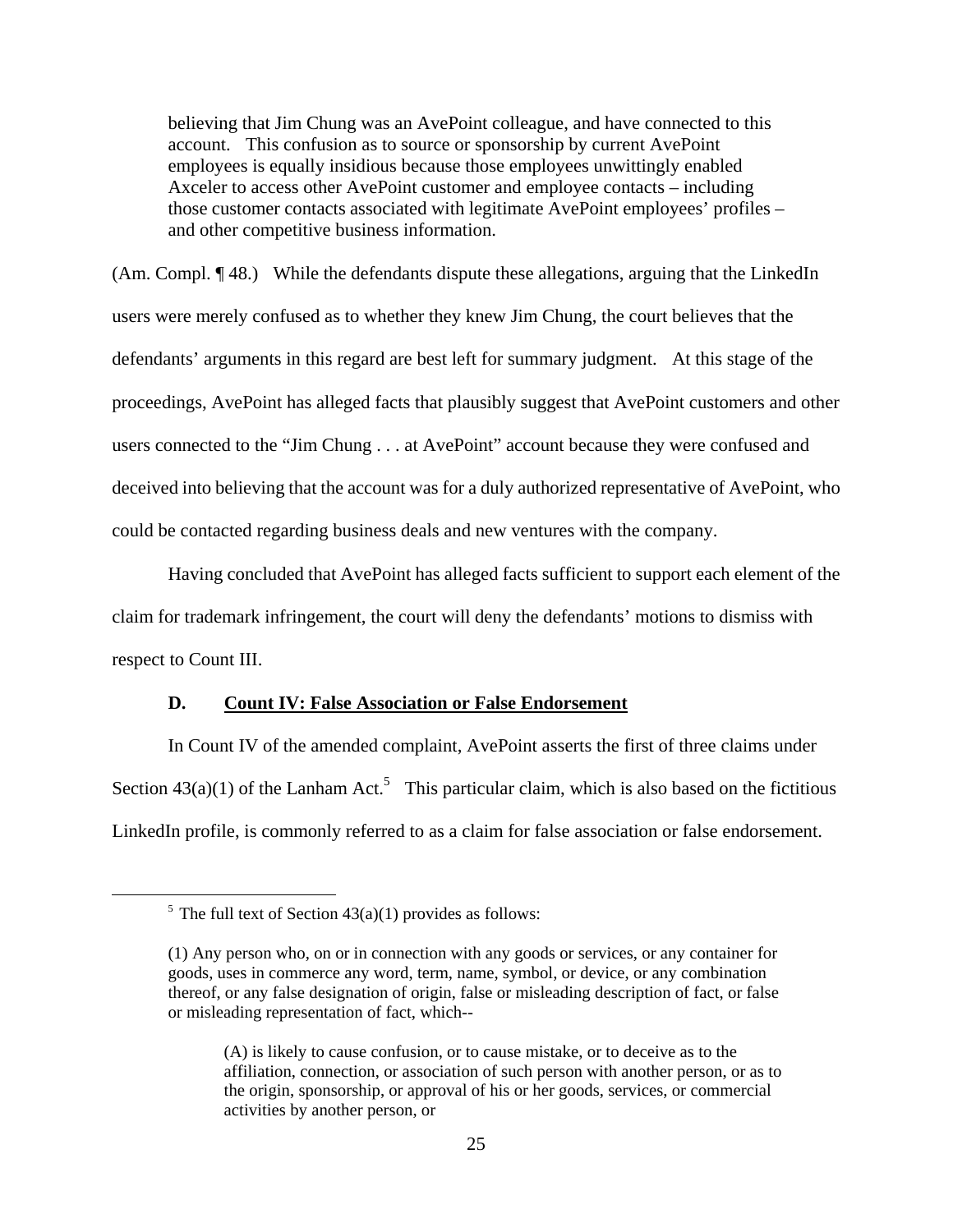A cause of action for false association or false endorsement is governed by §  $43(a)(1)(A)$ , which provides liability for "false representations concerning the origin, association or endorsement of [one's] goods or services through the wrongful use of another's distinctive mark, name, trade dress or other device." L.S. Heath & Son v. AT & T Info. Sys., Inc., 9 F.3d 561, 575 (7th Cir. 1993). Applying the plain language of  $\S$  43(1)(A), courts have held that "[f]alse endorsement occurs when a person's [or company's] identity is connected with a product or service in such a way that consumers are likely to be misled about the person's [or company's] sponsorship or approval of the product or service." Maremont v. Susan Fredman Design Group, Ltd., 772 F. Supp. 2d 967, 971 (N.D. Ill. 2011) (internal citation omitted). Courts have also held that "[l]iability for false association may arise where the defendant has used trademarks in a manner likely to cause the public to believe that the defendant is a participant in the trademark holder's authorized sales network." Tinn v. EMM Labs, Inc., Civ. No. 07-963-AC, 2009 U.S. Dist. LEXIS 15753, at \*34-35 (D. Ore. Feb. 27, 2009) (internal citation and quotation marks omitted).

 In moving to dismiss this claim, the defendants argue that AvePoint has failed to plead sufficient facts to establish the requisite likelihood of confusion as to AvePoint's association with the LinkedIn profile, or the company's sponsorship or approval of it.<sup>6</sup> Upon review of the

> (B) in commercial advertising or promotion, misrepresents the nature, characteristics, qualities, or geographic origin of his or her or another person's goods, services, or commercial activities,

15 U.S.C. § 1125(a)(1).

 $\overline{a}$ 

shall be liable in a civil action by any person who believes that he or she is or is likely to be damaged by such act.

 $6$  The defendants also argue that the allegations in the amended complaint are insufficient to establish that they used the AvePoint mark in connection with any goods or services. For the reasons discussed above, however, the court is unable to agree.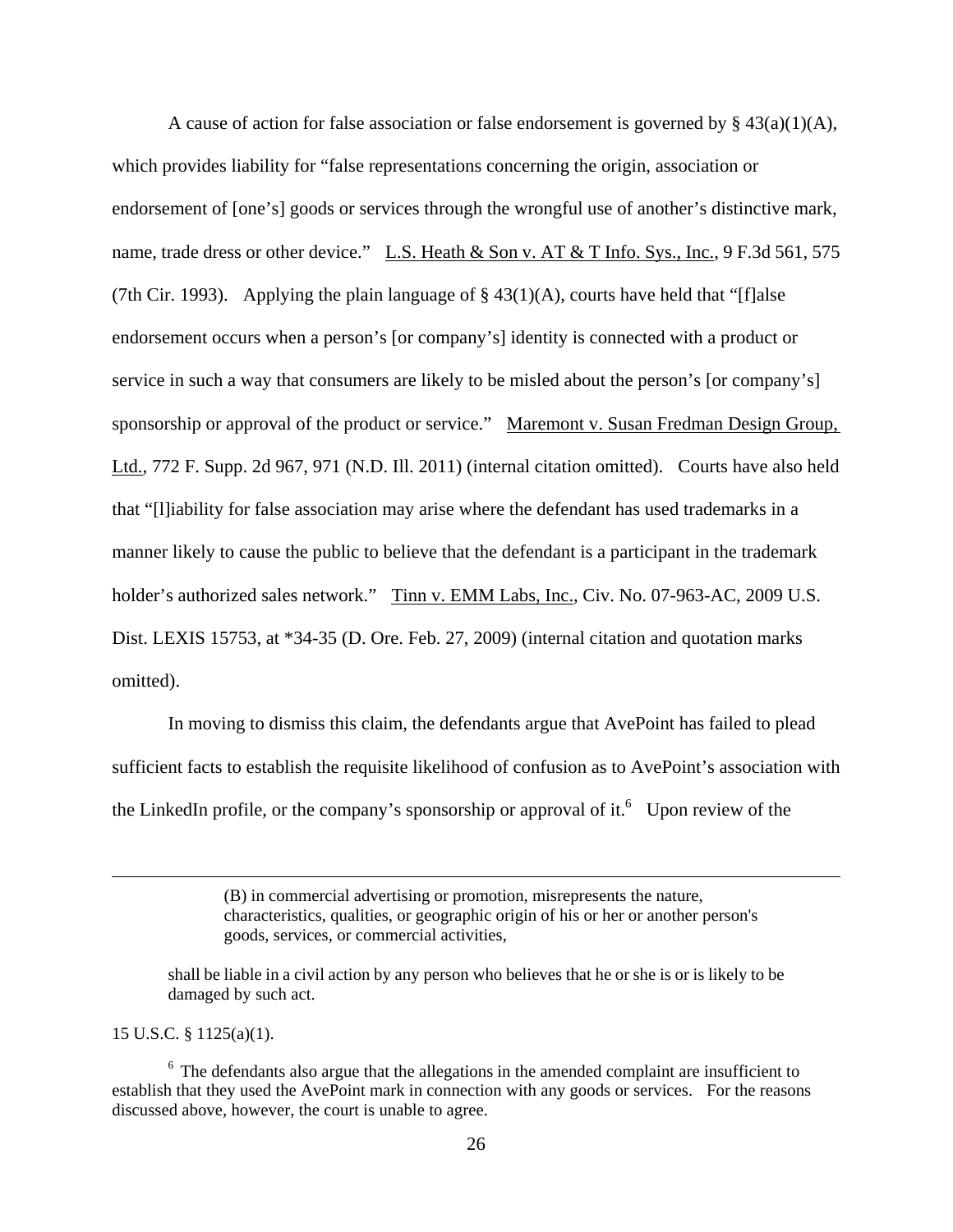amended complaint, however, the court finds the defendants' arguments unpersuasive. As set forth above, AvePoint alleges that the defendants masqueraded as an official AvePoint representative on LinkedIn, and that they promoted services through the account in a manner likely to cause confusion as to whether such services were offered in connection with, or on behalf of, AvePoint. See Am. Compl. ¶ 17 (emphasizing that "consumers and others in the business community who view his profile are likely to be and have been confused and misled into thinking that 'Jim Chung' can be contacted regarding: AvePoint career opportunities, new ventures with AvePoint, business deals with AvePoint and/or expertise, references and consulting related to AvePoint products and services"). AvePoint further alleges that actual AvePoint customers and employees connected with the fictitious account, because they were deceived into believing that Jim Chung is a duly authorized AvePoint representative. While the defendants emphasize that the LinkedIn profile "does not contain any statements telling viewers that AvePoint sponsored, approved of, or endorsed [it]" (Axceler Br. in Supp. of Mot. to Dismiss at 25), the defendants cite no case law to support the proposition that expressed statements of approval or sponsorship are required to state a claim for false association or endorsement. Instead, the statute only requires a likelihood of confusion as to a party's "affiliation," "connection," "association," "sponsorship," or "approval." 15 U.S.C. § 1125(a)(1)(A). At this stage of the proceedings, the court is of the opinion that the plaintiffs' allegations in support of the claim for false association or endorsement are sufficient to raise a right to relief above the speculative level. Accordingly, the defendants' motions to dismiss will be denied with respect to Count IV.

## **E. Count V: False Designation of Source or Origin**

In Count V, AvePoint asserts a claim for false designation of source or origin, pursuant to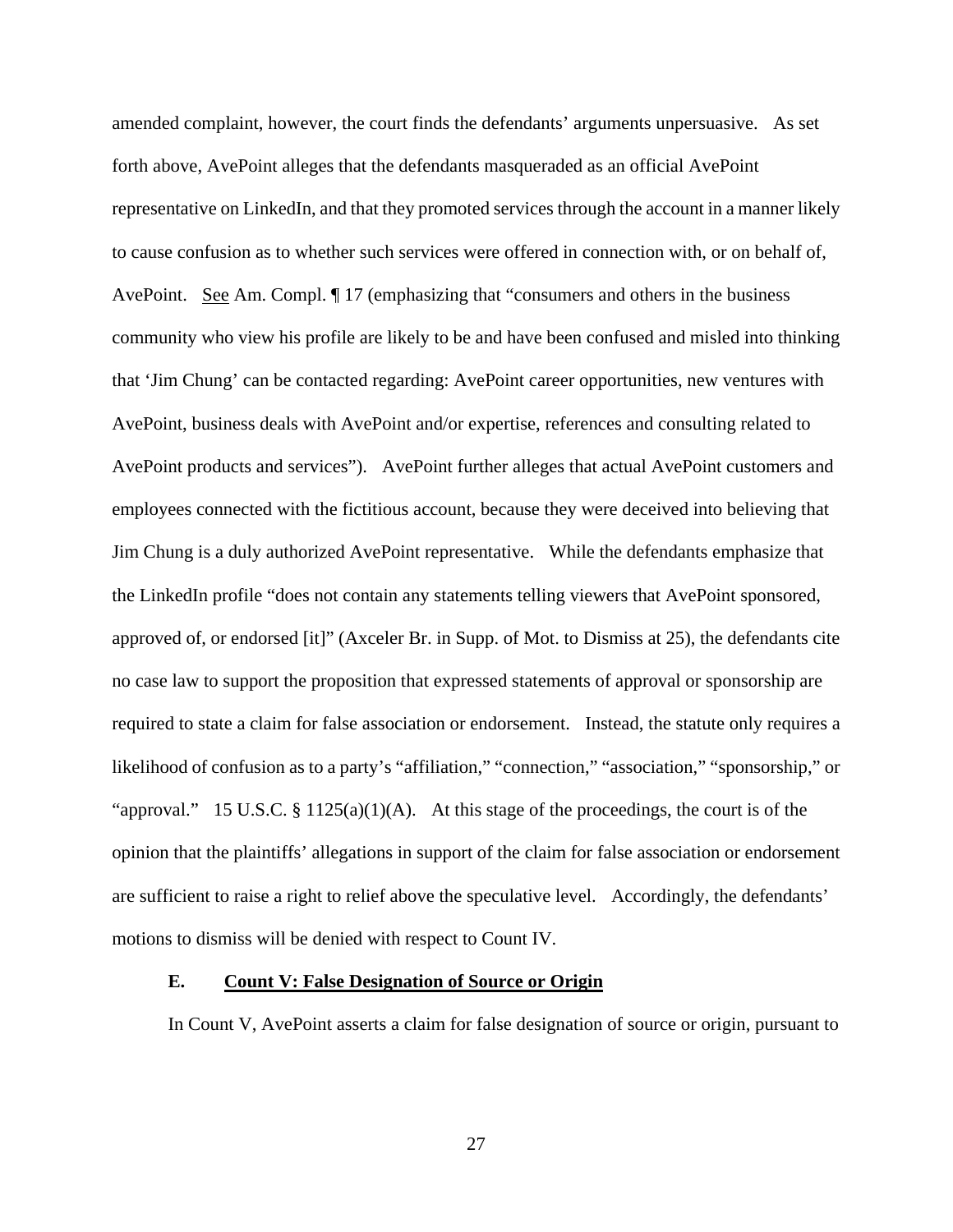$§$  43(a)(1)(A) of the Lanham Act, against both defendants. A claim for false designation of source or origin requires proof of the same elements as a claim for trademark infringement. Lamparello, 420 F.3d at 313; see also Hammerhead Entm't, LLC v. Ennis, No. 4:11cv65, 2011 U.S. Dist. LEXIS 78102, at \*13 (E.D. Va. July 19, 2011) (citing Lamparello for the proposition that "both trademark infringement claims and false designation of origin claims have the same five elements"). Accordingly, to establish a claim for false designation of source or origin, AvePoint must prove: (1) that it possesses a mark; (2) that the defendants used the mark; (3) that the defendants' use of the mark occurred in commerce; (4) that the defendants used the mark in connection with the sale, offering for sale, distribution, or advertising of goods or services; and (5) that the defendants used the mark in a manner likely to confuse consumers. Lamparello, 420 F.3d at 313 (citing PETA, 263 F.3d at 364).

 To the extent Count V is based on the fictitious LinkedIn account, the court concludes that the defendants' motions to dismiss must be denied. The court determined above that the allegations regarding the LinkedIn account are sufficient to satisfy the required elements of a trademark infringement action. Because the same elements apply to the instant claim, the court likewise concludes that those allegations are sufficient to state a claim for false designation of source or origin against the defendants.

 In addition to relying on the LinkedIn account to support the claim for false designation, AvePoint alleges that the defendants have attempted to confuse consumers into falsely believing that AvePoint is a Chinese company, and that AvePoint's software is not made, developed, or supported in the United States. To the extent Count V is based on false statements regarding the geographic origin of AvePoint's own products, which were made on Twitter and in other direct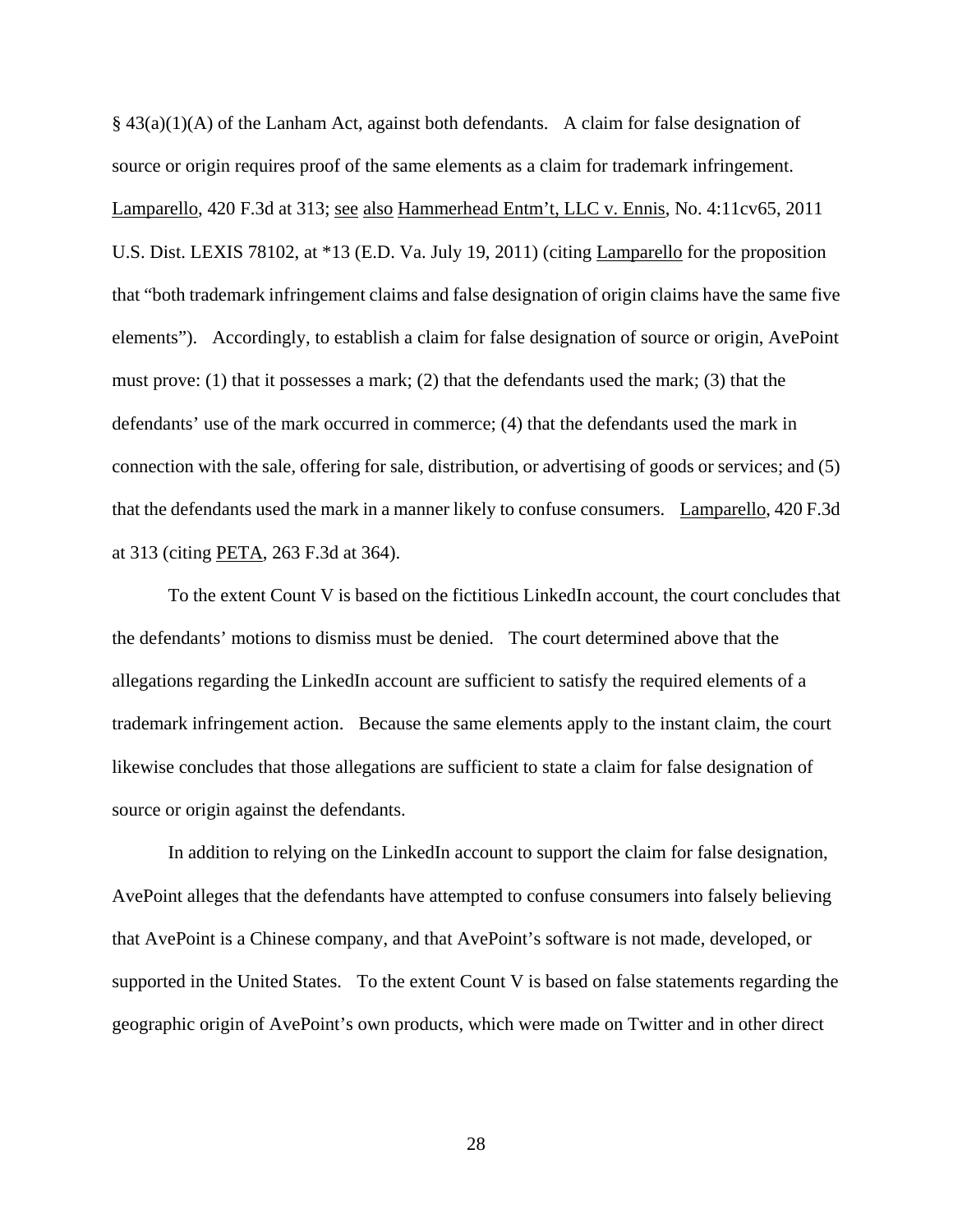communications with AvePoint customers, the court agrees with the defendants that such statements do not give rise to a claim for false designation under §  $43(a)(1)(A)$ .

Unlike § 43(a)(1)(B) of the Lanham Act,<sup>7</sup> which makes it unlawful for a person to use in commerce, in connection with goods and services, any false or misleading description of fact in commercial advertising that "misrepresents the . . . geographic origin of his or her or another person's goods, services, or commercial activities," 15 U.S.C. § 1125(a)(1)(B) (emphasis added), § 43(a)(1)(A) only applies when a person uses in commerce, in connection with goods or services, a false description of fact that is likely to cause confusion as to the "origin, sponsorship, or approval of his or her goods, services, or commercial activities," 15 U.S.C. § 1125(a)(1)(A) (emphasis added). Because §  $43(a)(1)(A)$ , by its plain terms, does not extend to misrepresentations regarding the geographic origin of another person's goods or services, the court agrees with the defendants that statements made on Twitter and in other direct communications with customers, regarding the geographic origin of AvePoint's goods and services, do not provide a basis for relief under this particular statutory provision.

### **F. Count VI: False Advertising under the Lanham Act**

 In Count VI, AvePoint asserts a claim against the defendants for false advertising under the Lanham Act. As set forth above,  $\S 43(a)(1)(B)$  of the Lanham Act prohibits an individual or entity from making a "false or misleading description of fact, or false or misleading representation of fact, which . . . in commercial advertising or promotion, misrepresents the nature, characteristics, qualities, or geographical origin of his or her or another person's goods, services, or commercial activities." 15 U.S.C. § 1125(a)(1)(B). A plaintiff asserting a claim for false advertising under this statute must establish: (1) that the defendant made a false or misleading

 <sup>7</sup> <sup>7</sup> Section 43(a)(1)(B) of the Lanham Act provides a cause of action for false advertising. A claim for false advertising is separately asserted in Count VI of the amended complaint.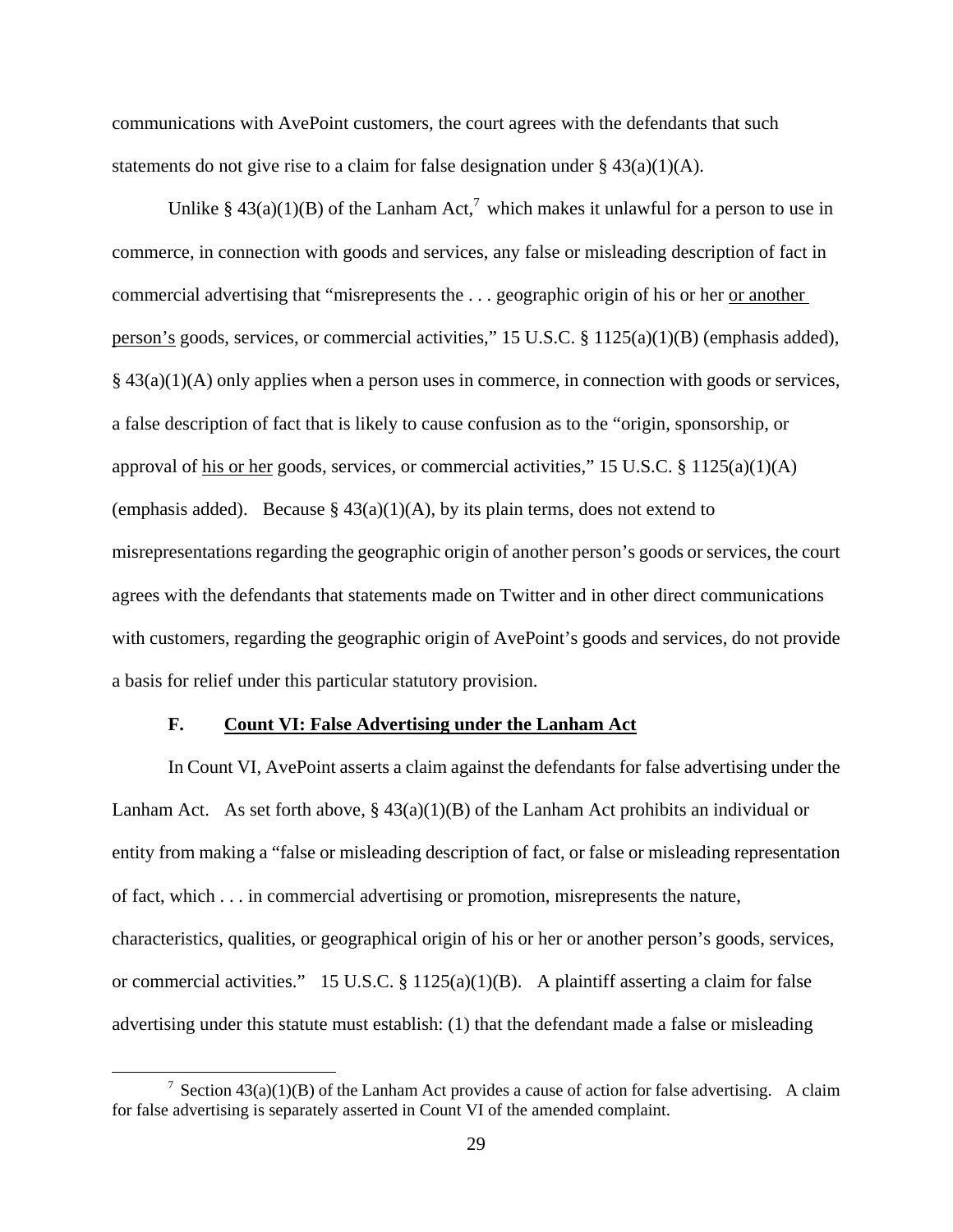description of fact or representation of fact in a commercial advertisement about his or another's product or service; (2) that the misrepresentation is material, in that it is likely to influence purchasing decisions; (3) that the misrepresentation actually deceives or has the tendency to deceive a substantial segment of its audience; (4) that the defendant placed the false or misleading statement in interstate commerce; and (5) that the plaintiff has been or is likely to be injured as a result of the misrepresentation. See PBM Prods., LLC v. Mead Johnson & Co., 639 F.3d 111, 120 (4th Cir. 2011).

 Although the Fourth Circuit has not defined the term "commercial advertisement," several other circuits have adopted the four-part test initially set forth by the Southern District of New York in Gordon & Breach Science Publishers v. Am. Inst. of Physics, 859 F. Supp. 1521 (S.D.N.Y. 1994). See Podiatrist Ass'n, Inc. v. La Cruz Azul de Puerto Rico, Inc., 332 F.3d 6, 19 (1st Cir. 2003); Rice v. Fox Broad. Co., 330 F.3d 1170, 1181 (9th Cir. 2003); Proctor & Gamble Co. v. Haugen, 222 F.3d 1262, 1273-74 (10th Cir. 2000); Seven-Up Co. v. Coca-Cola Co., 86 F.3d 1379, 1384 (5th Cir. 1996); but see Fashion Boutique of Short Hills, Inc. v. Fendi USA, Inc., 314 F.3d 48, 56-58 (2d Cir. 2002) (adopting the first, third, and fourth elements of the Gordon & Breach test, but not reaching the question of whether the second element applies). Likewise, several district courts within this circuit have relied upon the Gordon & Breach test. See Metro Reg'l Info. Sys. v. Am. Home Realty Network, Inc., No. 12-cv-00954, 2013 U.S. Dist. LEXIS 81030, at \*29 (D. Md. June 10, 2013); Design Res., Inc. v. Leather Indus. of Am., 900 F. Supp. 2d 612, 620 (M.D.N.C. 2012); Boykin Anchor Co. v. AT&T Corp., 825 F. Supp. 2d 706, 710-711 (E.D. Va. 2011); Neurotron, Inc. v. Am. Ass'n of Electrodiagnostic Med., 189 F. Supp. 2d 271, 275 (D. Md. 2001).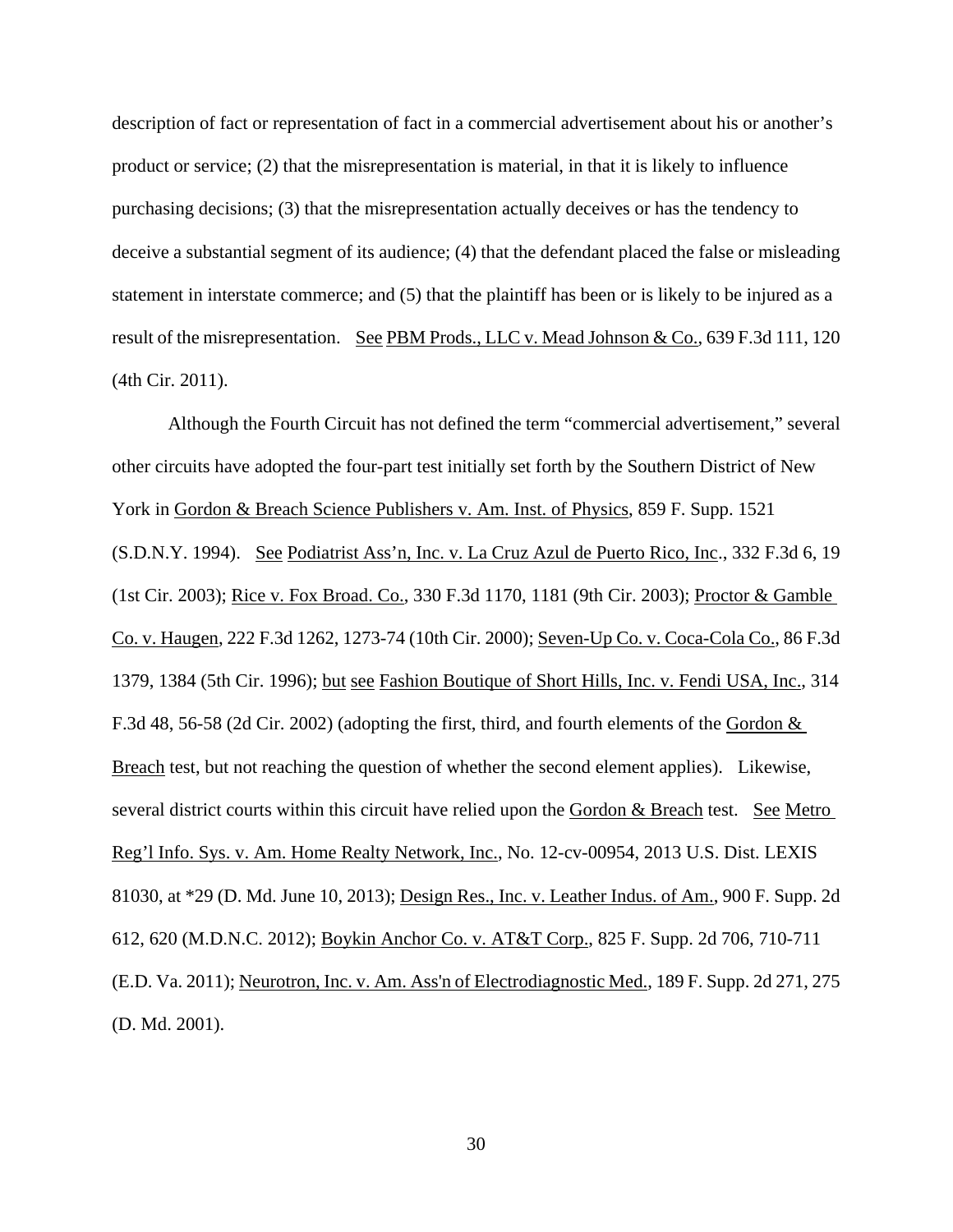Under this test, a statement constitutes a "commercial advertisement" only if it is: "(1) commercial speech; (2) by a defendant who is in commercial competition with plaintiff; (3) for the purpose of influencing consumers to buy defendant's goods or services . . . [and] the representations (4) must be disseminated sufficiently to the relevant purchasing public to constitute 'advertising' or 'promotion' within that industry." Neurotron, Inc., 189 F. Supp. 2d at 275 (quoting Gordon & Breach, 859 F. Supp. at 1536).

 Applying the elements set forth in PBM Prods., LLC, and the Gordon & Breach test for determining whether a statement constitutes a commercial advertisement, the court concludes that at least some of the allegedly false statements outlined in the amended complaint are plausibly actionable under  $\S 43(a)(1)(B)$  and, thus, that Count VI is not subject to dismissal. Specifically, the court concludes that the messages posted on Twitter, which (1) misrepresent the geographic origin of AvePoint's goods or services, and (2) impugn the quality of AvePoint's goods or services, may provide viable grounds for relief under this statute.

 With respect to the first category, AvePoint alleges that the defendants have used Twitter to falsely brand AvePoint as a Chinese company and to falsely designate China as the source and origin of AvePoint's products and services. Examples of such messages include: "@Axceler #ControlPoint #MADEINTHEUSA, The #SharePoint #RedDragon is #MADEINCHINA Long live #ControlPoint !!!! #ArmyStrong #AUSA2012"; "No better way to end a Thursday than a HILARIOUS e-mail from the competition . . . #desperation #SinkingREDShip #MadeinCHINA #LOSING!"; and "Ouch . . . Another #Federal Deployment Finds Out Where the Competition is Developed. #SharePoint #RedDragon . . . ." (Am. Compl. Ex. E.) AvePoint claims that these statements and factual connotations are provably false because AvePoint is an American company, and because all of its detailed software design, assembly, packaging, and product maintenance are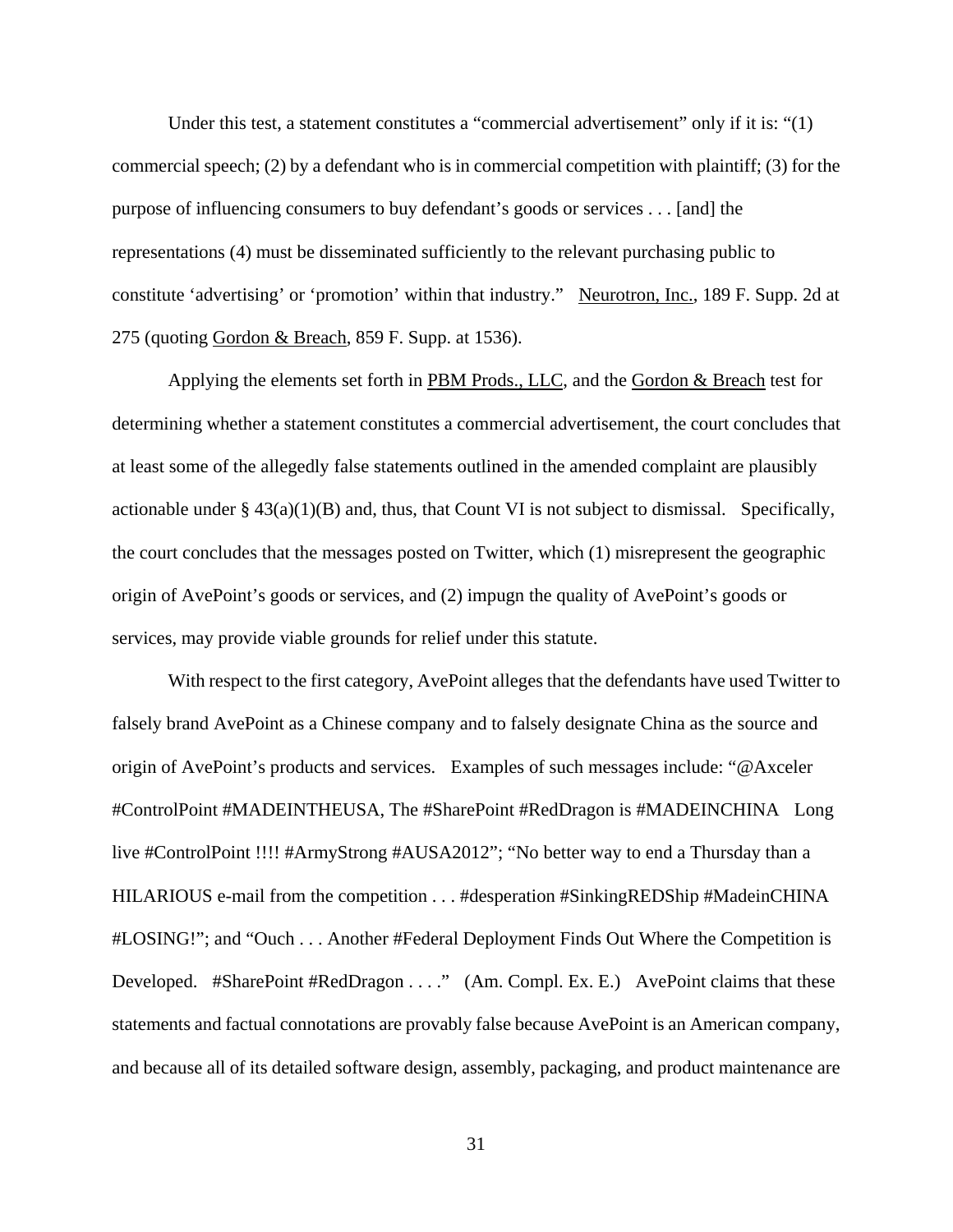done in the United States. AvePoint further alleges that these false statements regarding the origin of goods and services have caused AvePoint to lose numerous customers, including customers from the federal government sector.

 In arguing that the Twitter posts are not actionable under the Lanham Act, the defendants emphasize that none of the posts mentioned AvePoint or its products by name. At this stage of the proceedings, however, the court finds this argument unpersuasive. While the statements at issue do not specifically refer to AvePoint or its DocAve software, AvePoint's claim that the statements are directed at AvePoint and its products and services is plausible. Taking AvePoint's allegations as true, the statements about the "Red Dragon" and "SinkingREDShip" can be fairly understood to refer to AvePoint and its products and services, and Axceler's representatives made the statements with the intent to target AvePoint's customers, by creating the impression that AvePoint is a Chinese company and its products and services are not made, developed, or supported in the United States. Accordingly, the court believes that the plaintiffs have sufficiently alleged that the Twitter posts were directed at AvePoint and its products and services, even though the messages did not specifically refer to them by name. See Time Warner Cable, Inc. v. DIRECTV, Inc., 497 F.3d 144, 162 (2d Cir. 2007) (finding irreparable harm and issuing an injunction where consumers would understand that the ads referred to the plaintiff, even though the ads did not specifically refer to the plaintiff by name); Precision IBC, Inc. v. PCM Capital, LLC, No. 10-00682, 2011 U.S. Dist. LEXIS 131822, at \*38 (S.D. Ala. Oct. 17, 2011) (denying defendant's motion to dismiss the plaintiff's false advertising claim, and holding that the plaintiff alleged sufficient facts to establish that the statements at issue were directed at it, even though the statements did not specifically mention the plaintiff by name).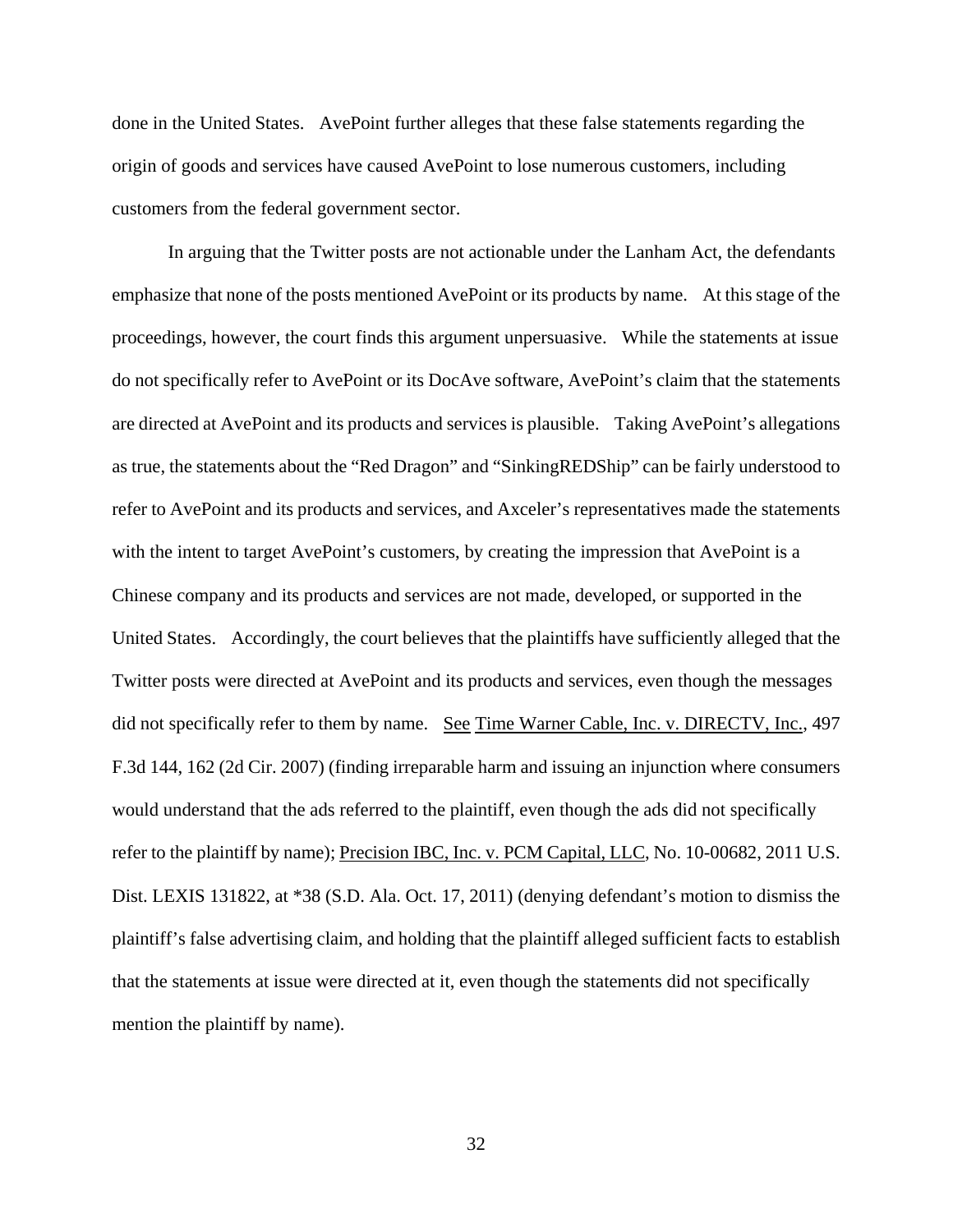At this stage of the proceedings, the court also concludes that AvePoint has alleged sufficient facts to plausibly establish that the Twitter posts constitute commercial speech, and that they were disseminated sufficiently to the relevant purchasing public to constitute "advertising" within that industry. See Gordon & Breach, 859 F. Supp. at 1536. AvePoint alleges that Twitter is a commonly-used means of advertising in the software industry, and that the messages were published and republished to hundreds of customers, potential customers, and other members of the Microsoft SharePoint community. AvePoint further alleges that the Axceler representatives elected to use certain hash tags, such as "#AUSA2012," to link the messages to the United States Army Twitter community and other federal government customers of SharePoint products and/or services. Based on these allegations, the court concludes that the plaintiffs have adequately asserted that the Twitter messages constitute commercial advertising.

 In addition to the messages regarding the geographic origin of AvePoint's products and services, the plaintiffs claim that the defendants have posted messages on Twitter that impugn the quality of AvePoint's products and services. For instance, the plaintiffs emphasize that, in September 2012, Burns posted a message falsely claiming that AvePoint's "customers are dumping out of 3 year deals in year 2 to buy Axceler's Controlpoint!" See Am. Compl. Ex. D ("U know things are bad when the Evil Avenue's customers are dumping out of 3 years deals to buy Axceler's Controlpoint!"). The plaintiffs claim that this message misrepresents the quality of AvePoint's goods or services, because it implies that the quality is so poor that customers are ending deals early in order to purchase a competing product. The plaintiffs further allege that the false statements impugning the quality of AvePoint's products and services have caused damage to AvePoint's business, reputation, and goodwill. Applying the standards set forth above, the court concludes that such allegations are also sufficient to state a plausible claim for relief under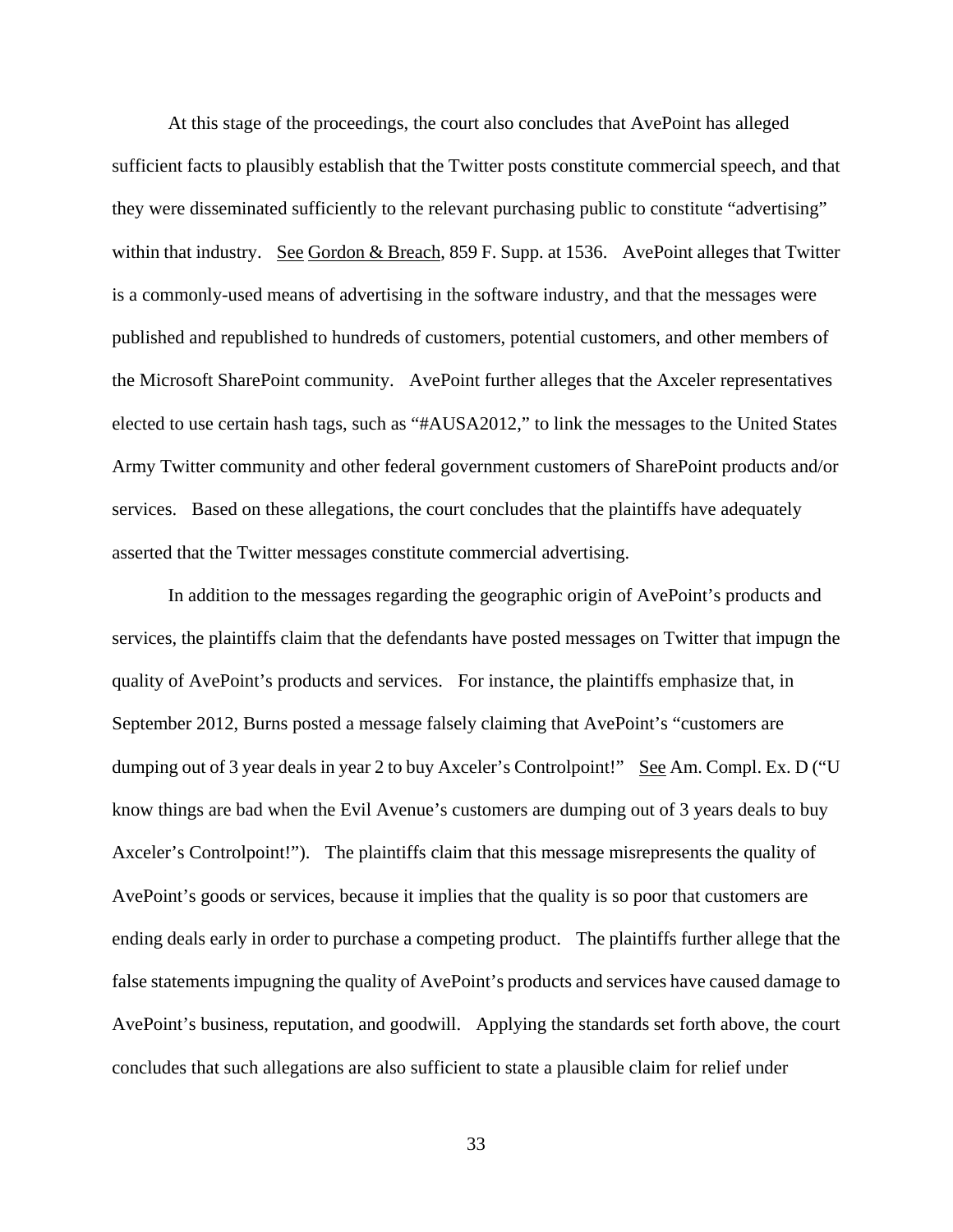$§$  43(a)(1)(B) of the Lanham Act. Accordingly, the defendants' motions will be denied with respect to Count VI.

## **G. Count VII: False Advertising under Virginia law**

 Count VII asserts a claim for false advertising under Virginia law. Virginia Code § 18.2-216 prohibits the use, in any advertisement, of "any promise, assertion, representation or statement of fact which is untrue, deceptive or misleading," if the advertisement is made with the "intent to sell" or "to induce the public in any manner to enter into any obligation." See Persaud Cos. v. IBCS Group, Inc., 425 F. App'x 223, 227 (4th Cir. 2011). The Supreme Court of Virginia has held that the statute only applies to "non-oral" advertisements. See Henry v. R.K. Chevrolet, Inc., 254 S.E.2d 66, 68 (Va. 1979). Additionally, to recover under the statute, the plaintiff must establish that the advertisement caused "actual injury." Persaud Cos., 425 F. App'x at 227.

 Applying these principles, the court concludes that AvePoint has sufficiently pled its claim for false advertising under Virginia law. At a minimum, the allegations in the amended complaint regarding the Twitter postings discussed above are sufficient to withstand the defendants' motions to dismiss. Taking AvePoint's allegations as true, the defendants published false and misleading statements regarding the geographic origin and quality of AvePoint's products with the intent to encourage customers to buy its own products. While the defendants may ultimately disprove these allegations or provide sufficient evidence to establish that the statements did not constitute advertisements, the court is convinced that the plaintiffs' allegations are sufficient to withstand a motion to dismiss. Accordingly, the defendants' motions will be denied as to Count VII.

### **H. Count VIII: Unfair Competition under Virginia law**

Count VIII of the amended complaint asserts a claim for unfair competition under the common law of Virginia. The Fourth Circuit has held that "[t]he test for trademark infringement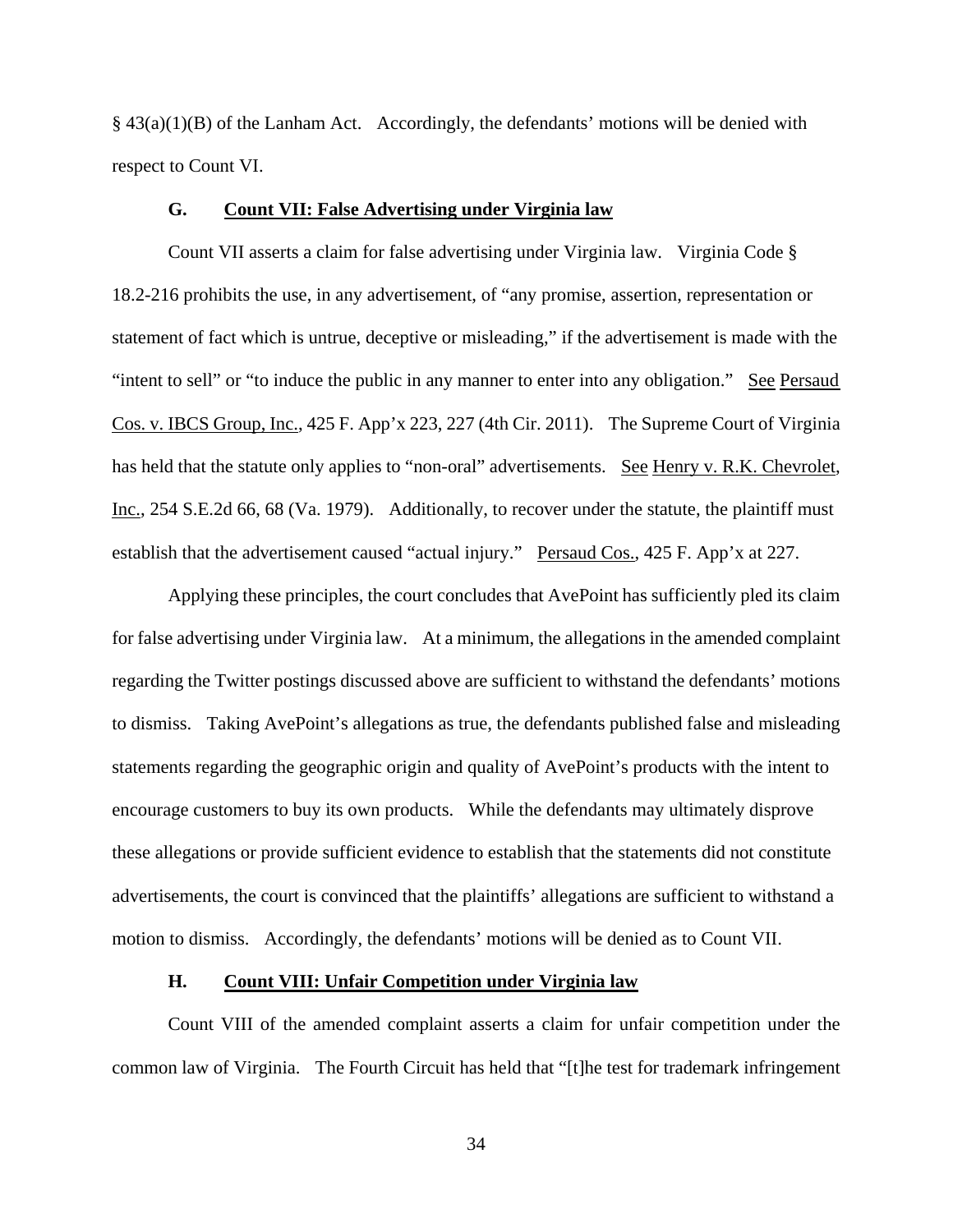and [false designation of origin] under the Lanham Act is essentially the same as that for common law unfair competition under Virginia law because both address the likelihood of confusion as to the source of the goods or services involved." Lone Star Steakhouse & Saloon, Inc. v. Alpha of Va., Inc., 43 F.3d 922, 930 n.10 (4th Cir. 1995). Consequently, "[a plaintiff's] state-law unfair competition claim rises or falls with [its] federal claims of infringement and false designation of origin." Lamparello, 420 F.3d at 312 n.1.

 Having concluded that AvePoint's allegations regarding the LinkedIn account adequately state claims for trademark infringement and false designation of origin under the Lanham Act, it follows that the claim for unfair competition under Virginia common law is also sufficient to withstand review under Rule  $12(b)(6)$ . Accordingly, the defendants' motions will be denied with respect to Count VIII.

### **I. Count IX: Liability under the Virginia Computer Crimes Act**

 In its final count, Avepoint claims that Axceler violated the Virginia Computer Crimes Act ("VCCA") by obtaining a trial copy of AvePoint's DocAve 6 for competitive purposes. The VCCA provides that "[a]ny person who uses a computer or computer network, without authority and . . . [o]btains property or services by false pretenses . . . is guilty of the crime of computer fraud." Va. Code § 18.2-152.3. The Act further provides that "any person whose property or person is injured by reason of a violation of any provision of this article . . . regardless of whether such act is committed with malicious intent may sue therefore and recover for any damages sustained." Va. Code § 18.2-152.12(A).

 Upon review of the amended complaint, the court is constrained to conclude that allegations pled in support of Count IX are sufficient to withstand Axceler's motion to dismiss. To support this count, AvePoint cites many of the same facts asserted in support of its claim for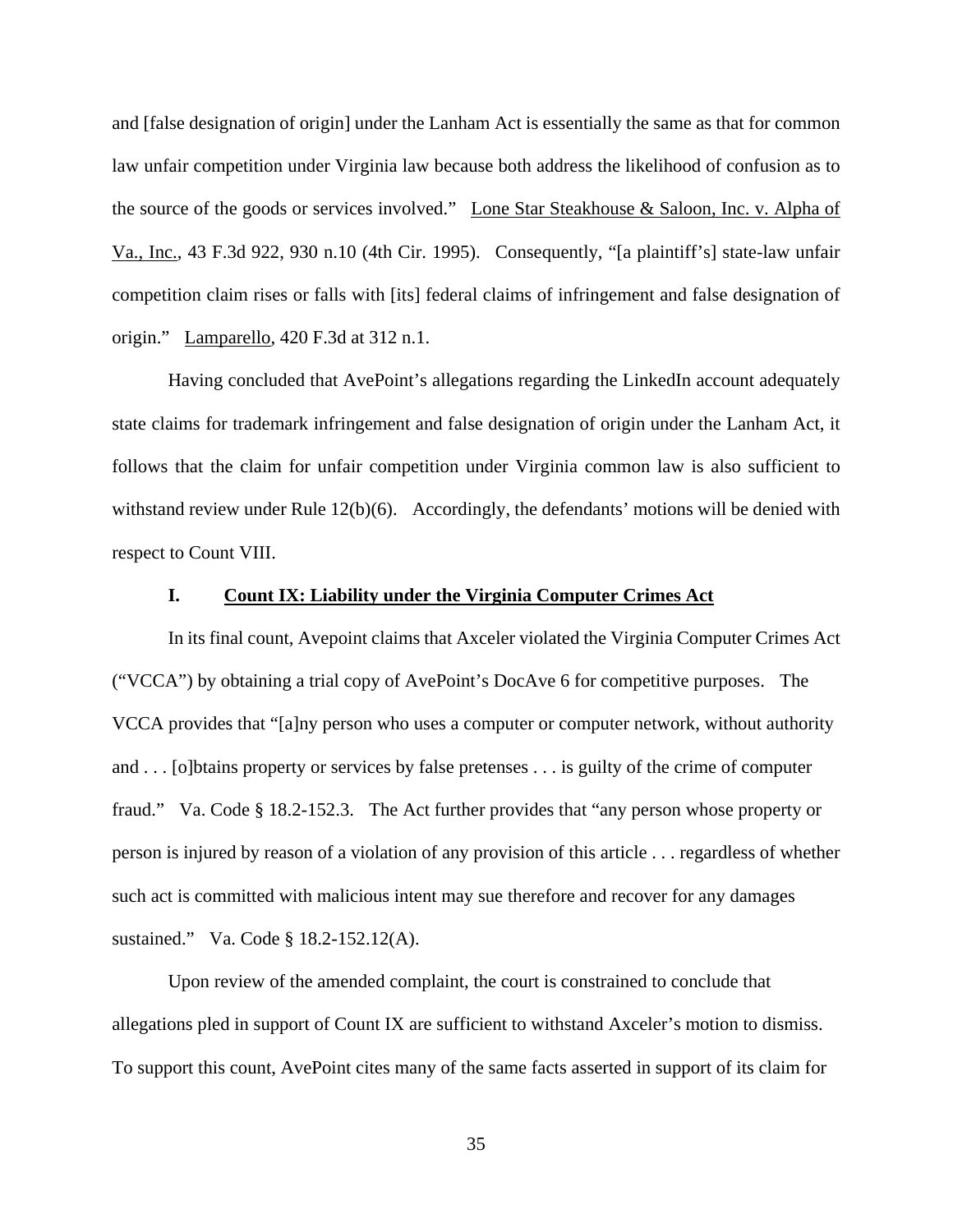breach of contract. Specifically, AvePoint claims that Axceler used its computer network to download a trial copy of AvePoint's DocAve 6 for competitive purposes, in violation of the Website Terms and Conditions. AvePoint further alleges that Axceler knew, or should have reasonably known, that the Terms and Conditions only permit users to download information for personal and noncommercial use and, thus, that Axceler was without authority to download the software for competitive purposes. See Va. Code § 18.2-152.2 (stating that "[a] person is 'without authority' if he knows or reasonably should know that he has no right, agreement, or permission or acts in a manner knowingly exceeding such right"). Likewise, AvePoint claims that Axceler obtained the trial software under false pretenses, specifically by creating a fake profile and email account. AvePoint further alleges that its software has competitive value and that Axceler's conduct has caused damage to its business. While some of these particular allegations are arguably conclusory, the court is of the opinion that the amended complaint contains sufficient factual content to state a plausible claim under the VCCA. Accordingly, Axceler's motion to dismiss will be denied with respect to Count IX.

### **Conclusion**

For the reasons stated, the defendants' motions to dismiss will be denied. The Clerk is directed to send certified copies of this memorandum opinion and the accompanying order to all counsel of record.

ENTER: This 7th day of November, 2013.

 */s/ Glen E. Conrad*  Chief United States District Judge